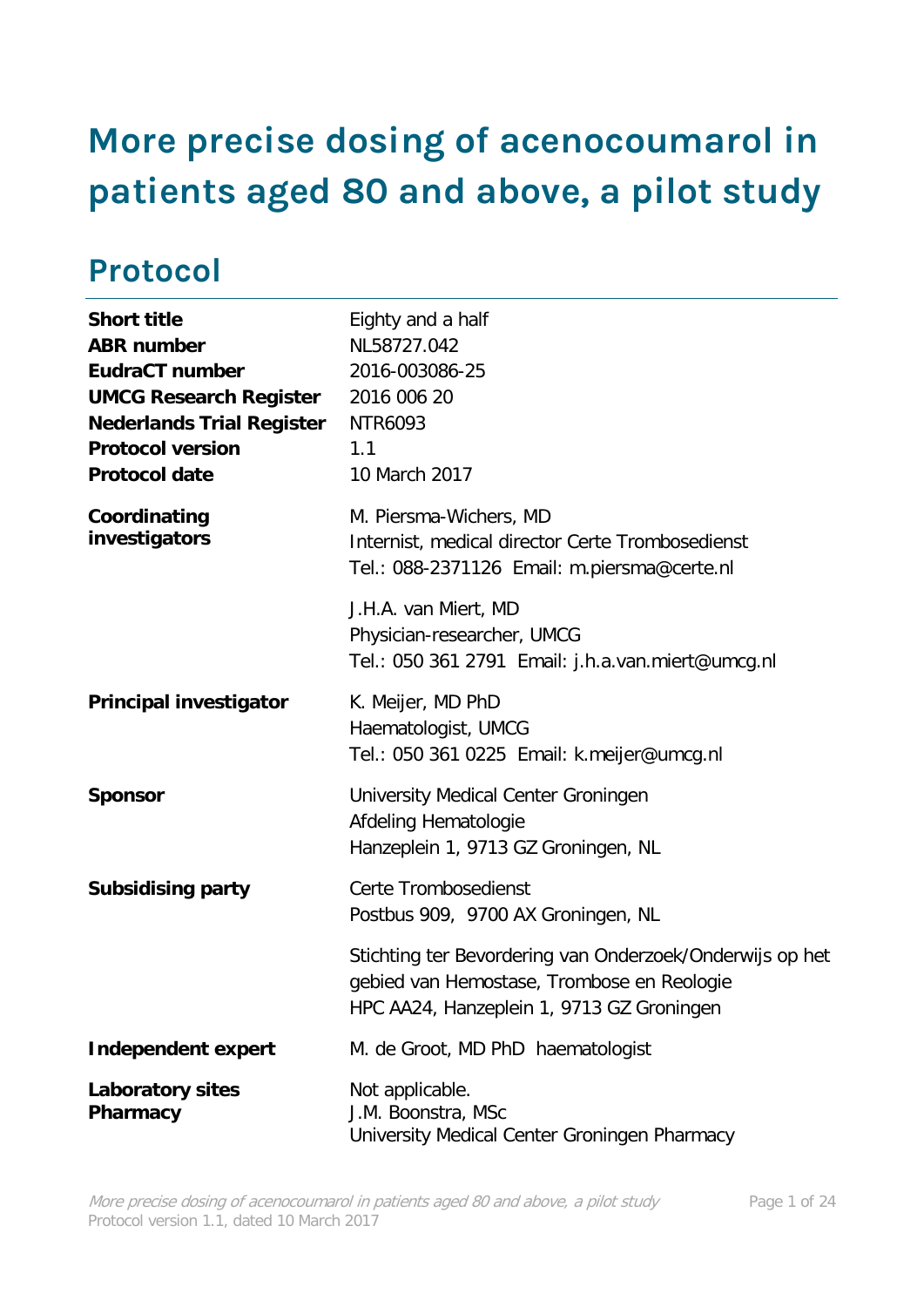# <span id="page-1-0"></span>**Protocol signature sheet**

| Name                                                                              | Signature | Date |
|-----------------------------------------------------------------------------------|-----------|------|
| <b>Head of Department</b><br>G. Huls, MD PhD<br>head of Department of Haematology |           |      |
| <b>Principal Investigator</b><br>K. Meijer, MD PhD                                |           |      |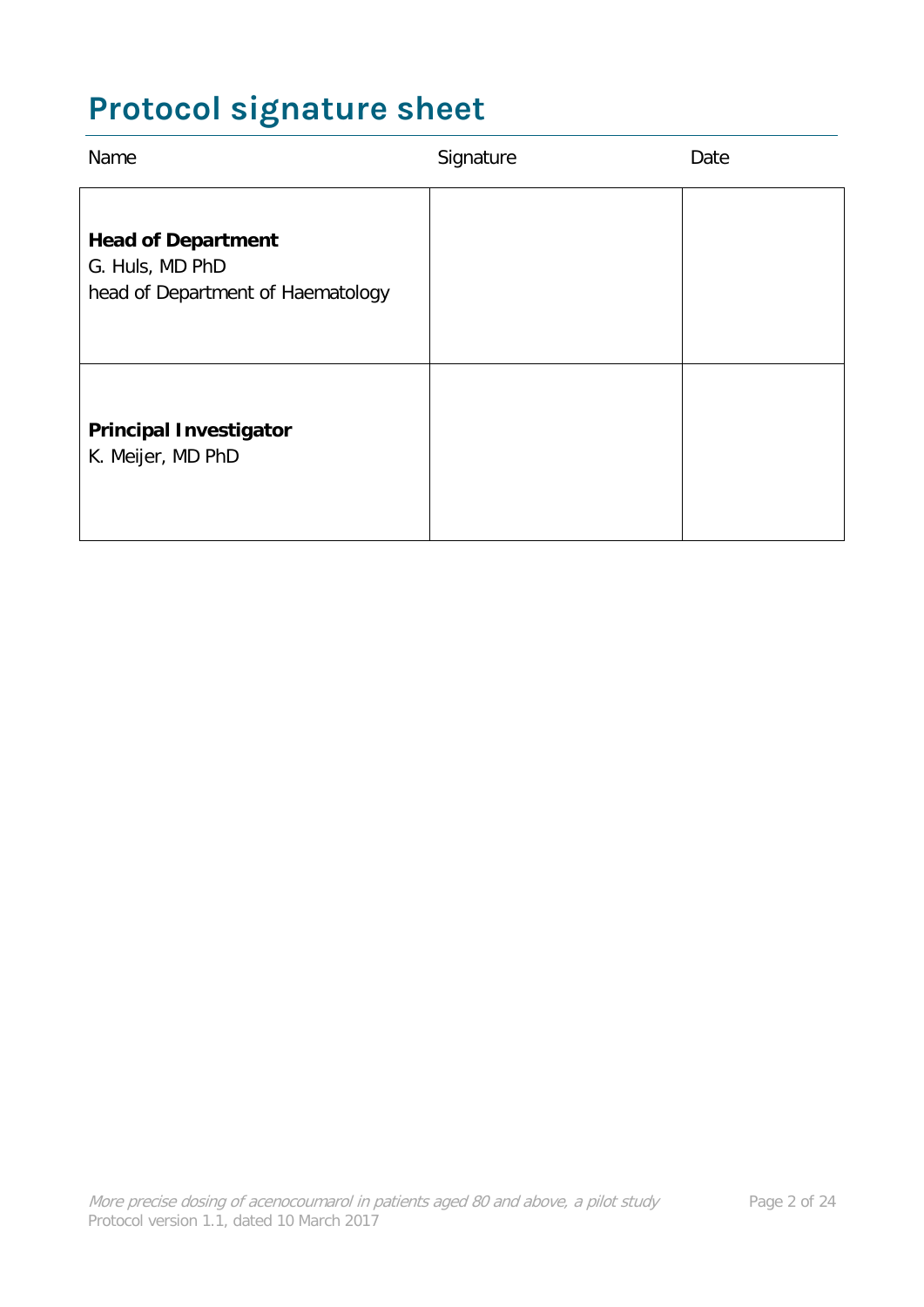# <span id="page-2-0"></span>**Table of contents**

| More precise dosing of acenocoumarol in patients aged 80 and above, a pilot study  1 |
|--------------------------------------------------------------------------------------|
|                                                                                      |
|                                                                                      |
|                                                                                      |
|                                                                                      |
|                                                                                      |
|                                                                                      |
|                                                                                      |
|                                                                                      |
|                                                                                      |
|                                                                                      |
|                                                                                      |
|                                                                                      |
|                                                                                      |
|                                                                                      |
|                                                                                      |
|                                                                                      |
|                                                                                      |
|                                                                                      |
|                                                                                      |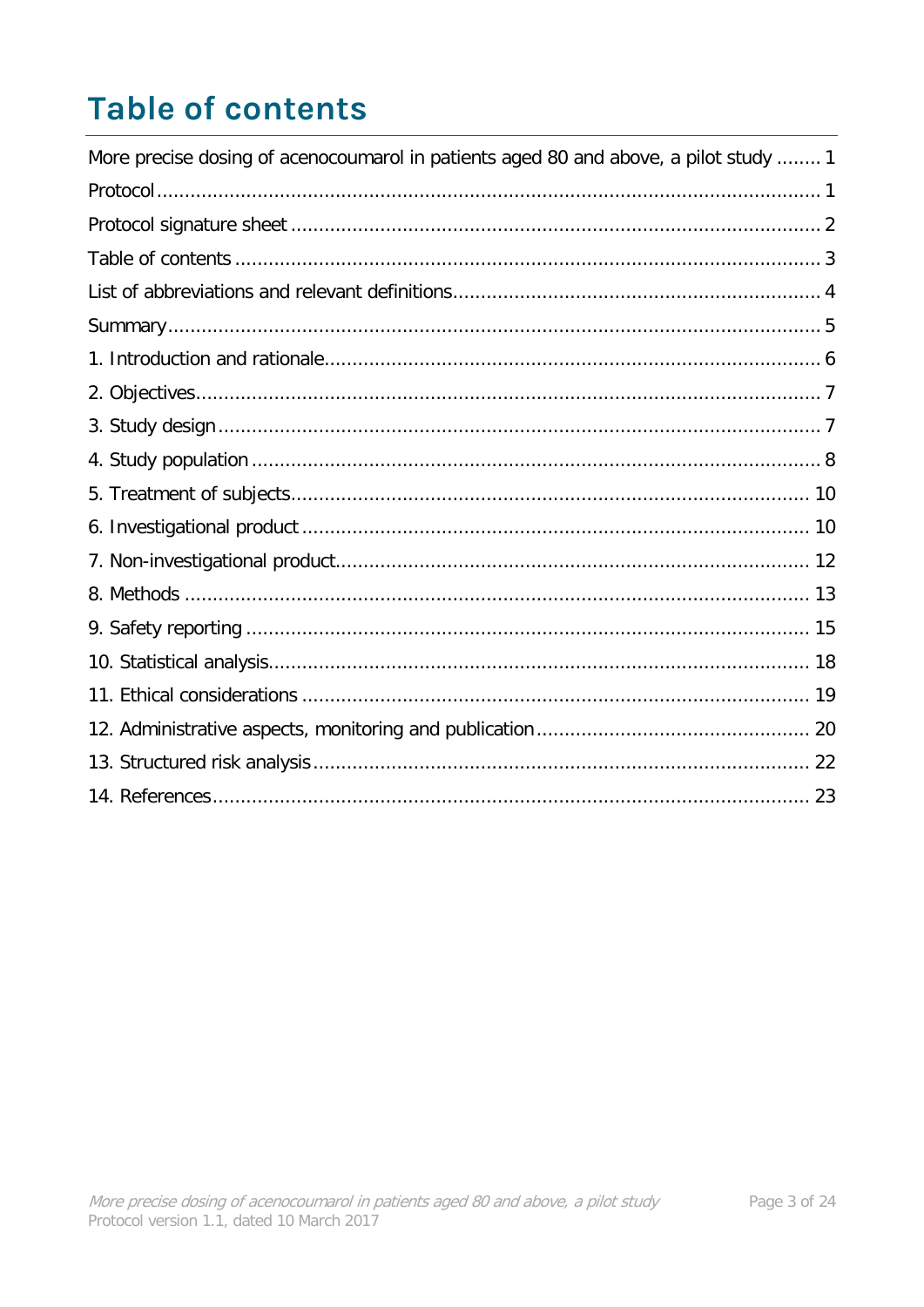# <span id="page-3-0"></span>**List of abbreviations and relevant definitions**

| Abbreviation           | <b>Definition</b>                                                                                                                                                                                                                                                                                                                                     |
|------------------------|-------------------------------------------------------------------------------------------------------------------------------------------------------------------------------------------------------------------------------------------------------------------------------------------------------------------------------------------------------|
| <b>ABR</b>             | ABR form, General Assessment and Registration form, is the application                                                                                                                                                                                                                                                                                |
|                        | form that is required for submission to the accredited Ethics Committee                                                                                                                                                                                                                                                                               |
| AE                     | (In Dutch, ABR = Algemene Beoordeling en Registratie)<br><b>Adverse Event</b>                                                                                                                                                                                                                                                                         |
|                        |                                                                                                                                                                                                                                                                                                                                                       |
| <b>AF</b>              | <b>Atrial Fibrillation</b>                                                                                                                                                                                                                                                                                                                            |
| <b>AR</b>              | <b>Adverse Reaction</b>                                                                                                                                                                                                                                                                                                                               |
| CA                     | <b>Competent Authority</b>                                                                                                                                                                                                                                                                                                                            |
| <b>CCMO</b>            | Central Committee on Research Involving Human Subjects; in Dutch:<br>Centrale Commissie Mensgebonden Onderzoek                                                                                                                                                                                                                                        |
| $\mathbf{C}\mathbf{V}$ | <b>Curriculum Vitae</b>                                                                                                                                                                                                                                                                                                                               |
| <b>DSMB</b>            | Data Safety Monitoring Board                                                                                                                                                                                                                                                                                                                          |
| EU                     | European Union                                                                                                                                                                                                                                                                                                                                        |
| <b>EudraCT</b>         | European drug regulatory affairs Clinical Trials                                                                                                                                                                                                                                                                                                      |
| <b>GCP</b>             | <b>Good Clinical Practice</b>                                                                                                                                                                                                                                                                                                                         |
| <b>IB</b>              | Investigator's Brochure                                                                                                                                                                                                                                                                                                                               |
| IC                     | <b>Informed Consent</b>                                                                                                                                                                                                                                                                                                                               |
| <b>IMP</b>             | <b>Investigational Medicinal Product</b>                                                                                                                                                                                                                                                                                                              |
| <b>IMPD</b>            | <b>Investigational Medicinal Product Dossier</b>                                                                                                                                                                                                                                                                                                      |
| <b>INR</b>             | <b>International Normalised Ratio</b>                                                                                                                                                                                                                                                                                                                 |
| <b>METC</b>            | Medical research ethics committee (MREC); in Dutch: medisch ethische<br>toetsing commissie (METC)                                                                                                                                                                                                                                                     |
| <b>NOAC</b>            | Non-VKA (or Novel) Oral Anticoagulant                                                                                                                                                                                                                                                                                                                 |
| <b>RCT</b>             | <b>Randomised Controlled Trial</b>                                                                                                                                                                                                                                                                                                                    |
| $(S)$ AE               | (Serious) Adverse Event                                                                                                                                                                                                                                                                                                                               |
| <b>SPC</b>             | Summary of Product Characteristics (in Dutch: officiële productinfomatie<br>IB1-tekst)                                                                                                                                                                                                                                                                |
| <b>Sponsor</b>         | The sponsor is the party that commissions the organisation or<br>performance of the research, for example a pharmaceutical company,<br>academic hospital, scientific organisation or investigator. A party that<br>provides funding for a study but does not commission it is not regarded<br>as the sponsor, but referred to as a subsidising party. |
| <b>SUSAR</b>           | Suspected Unexpected Serious Adverse Reaction                                                                                                                                                                                                                                                                                                         |
| <b>TTR</b>             | Time with INR in therapeutic range                                                                                                                                                                                                                                                                                                                    |
| <b>VKA</b>             | Vitamin K antagonists                                                                                                                                                                                                                                                                                                                                 |
| <b>VTE</b>             | Venous thrombo-embolism                                                                                                                                                                                                                                                                                                                               |
| <b>Wbp</b>             | Personal Data Protection Act                                                                                                                                                                                                                                                                                                                          |
|                        | (in Dutch: Wet Bescherming Persoonsgevens)                                                                                                                                                                                                                                                                                                            |
| <b>WMO</b>             | Medical Research Involving Human Subjects Act<br>(in Dutch: Wet Medisch-wetenschappelijk Onderzoek met Mensen                                                                                                                                                                                                                                         |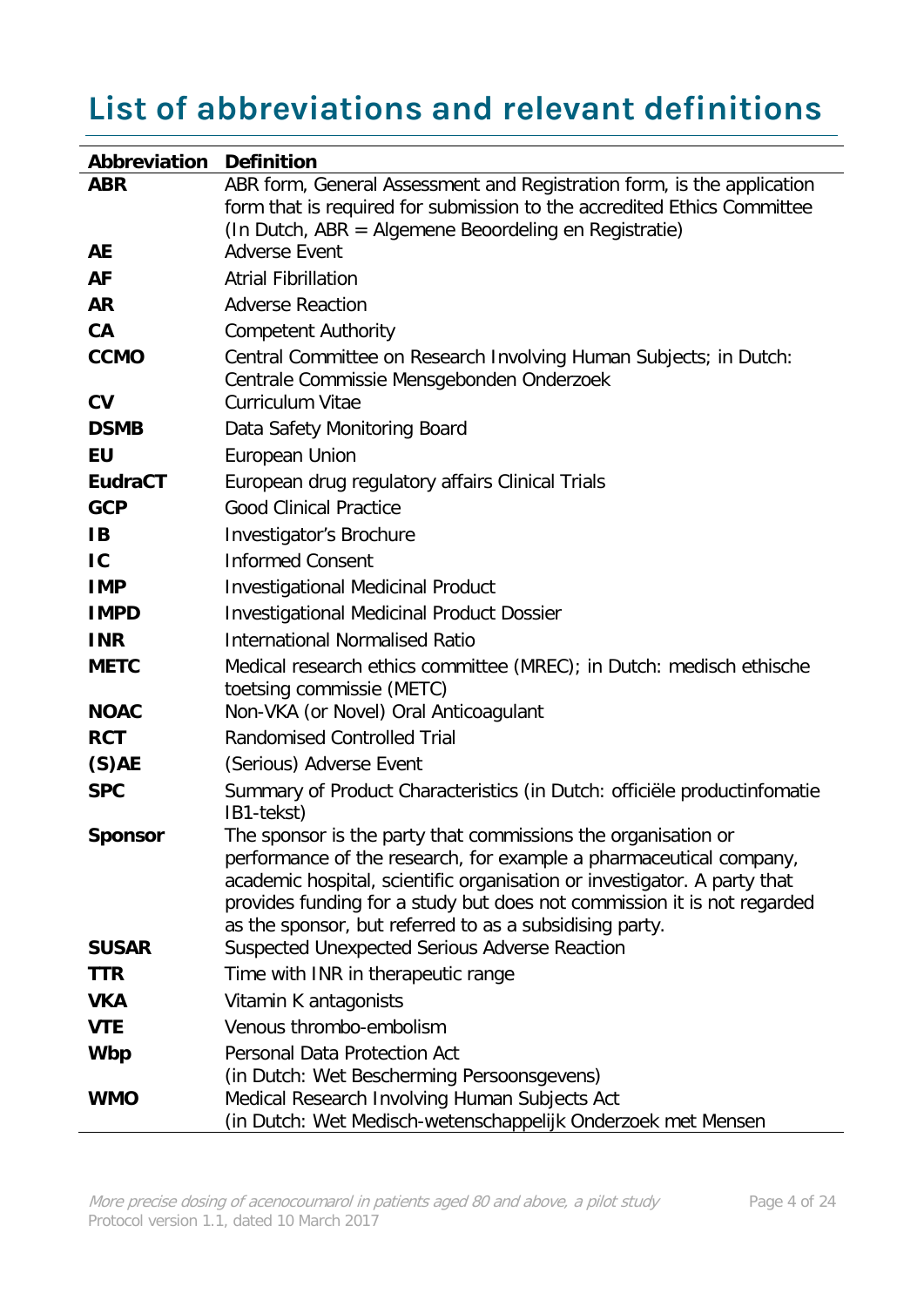# <span id="page-4-0"></span>**Summary**

# **Rationale**

40% of patients using anticoagulants is eighty years or older. In this vulnerable age group there is a delicate balance between haemorrhages and thrombosis. Good quality of anticoagulation is of paramount importance, but this is less frequently achieved with higher age. Decreasing acenocoumarol dosage may cause a higher variability. We hypothesise that dosing using tablets of half a milligram acenocoumarol increases anticoagulation control.

# **Objective**

The main objective is to collect data on effect size for, and determine the feasibility of, a full scale RCT to assess the effect of dosing per 0.5 mg acenocoumarol on quality of anticoagulation, treatment satisfaction, and medication errors.

## Study design

Randomised controlled trial, with 2 treatment groups (see below) with 40 patients each.

## Study population

Patients aged 80 and above, who have been managed by Certe Trombosedienst for over 9 months, and use a daily dose of acenocoumarol between 0.5 and 2.0 milligram for any indication.

### Intervention

One group is dosed using tablets of 0.5 milligrams of acenocoumarol, while the other group uses the regular 1.0 milligram tablets. Both will be dose-adjusted to their previously determined INR target range.

### Main study parameters/endpoints

The main study parameter is quality of anticoagulation (individual time in therapeutic range and INR variability).

## Nature and extent of the burden and risks associated with participation, benefit and group relatedness

Patients already use dose-adjusted acenocoumarol, so we do not expect an added risk caused by the drug. All patients will be visited and administered a short questionnaire twice for the study. The intervention group will on average have to take twice as many tablets of acenocoumarol as before. This research will yield data relevant for the participating patients and other, similar patients.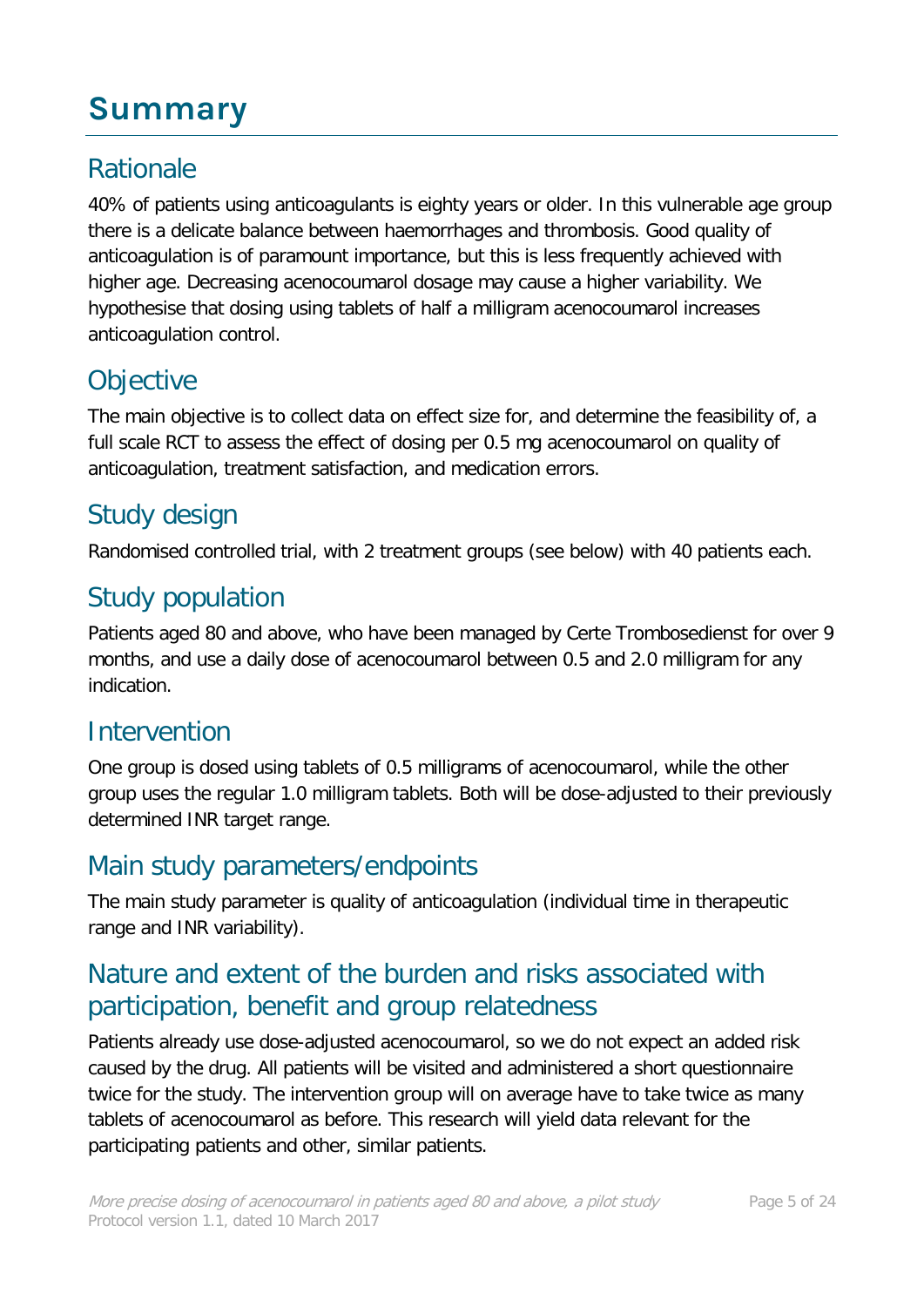# <span id="page-5-0"></span>**1. Introduction and rationale**

40% of patients using anticoagulation (VKA) is eighty years or older. Their share will further increase because the population ages, and indications for anticoagulation are more often acknowledged. However, the elderly are a vulnerable group. The risks of both haemorrhages and thrombosis increase with age (70% increase of those aged 75 and older, compared with those under 75 [1]). The HARM investigation[2] showed VKA are one of the most dangerous medication groups for medication-related hospitalisation.

Good anticoagulation control optimises the benefits and minimises the risks. Parameters such as time spend in therapeutic range (iTTR) and variability are a strong intermediary for clinical outcomes [3,4]. Good quality of anticoagulation is therefore of paramount importance.

Unfortunately, our own research shows that quality of anticoagulation decreases with age[5]. This is also true amongst the elderly: patients aged 80 and above are worse controlled than those aged 70-79. A possible cause is the diminishing acenocoumarol dose required with higher age. In our study it declined from on average 2.3mg in patients aged 70-79, to 1.9mg for those aged 80-89, to 1.6mg for those aged 90 or older[5]. This has to do with nutritional state, body composition and comorbidity. Because acenocoumarol is only available in tablets of 1 milligram, it is harder to spread out low doses over the week evenly. The scheme 1-2-1-2 causes larger relative differences than 2-3-2-3. Indeed, in our data we saw a lower iTTR but above all a higher variability in patients using less than 2 milligrams of acenocoumarol per day, versus those with a higher dosage.

In other words, usual care for elderly does not achieve the same quality as for younger patients, despite higher commitment of the thrombosis service, more frequent INR controls and more home visits. These interventions cost money, and -more importantlylower quality of anticoagulation causes more thrombotic complications and haemorrhages[3,4]. Patients in the lower quarter of anticoagulation control are three times as prone to thrombotic complications or haemorrhages as the other 75%[3].

We hypothesise that more precise dosing regulation using tablets of 0.5 milligrams of acenocoumarol will increase quality of anticoagulation. If smaller dosing units for acenocoumarol lead to better anticoagulation control, the available care for patients using acenocoumarol can be directed more appropriately: fewer interventions might be needed in the growing group of patients aged 80 and above.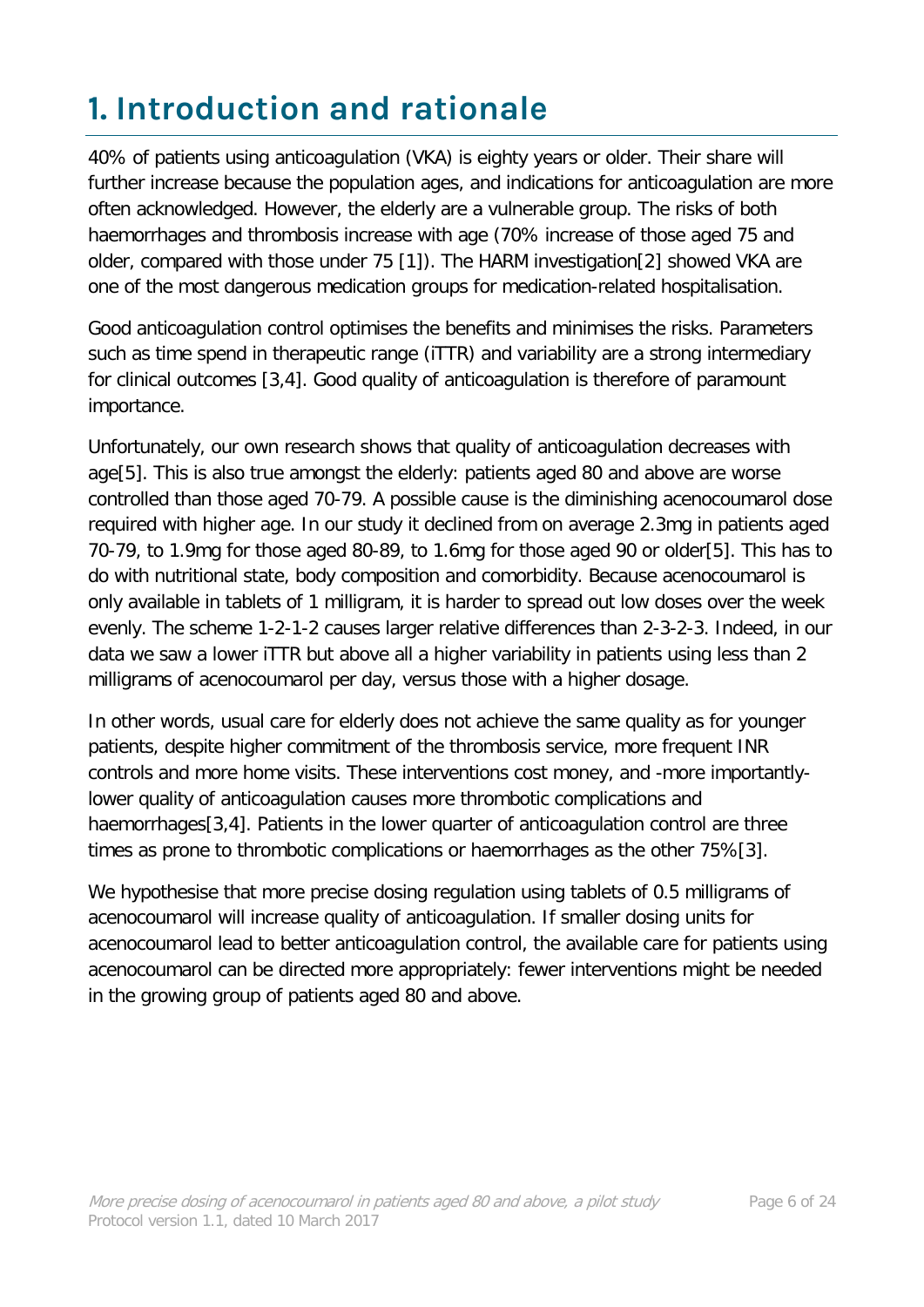# <span id="page-6-0"></span>**2. Objectives**

The **primary objective** is to collect data on effect size for, and determine the feasibility of, a full scale RCT with the aims:

- 1. To evaluate the effect of smaller dosing units on quality of anticoagulation;
- 2. To evaluate if this alters treatment satisfaction
- 3. To evaluate if this prevents or causes errors in medication intake.

# <span id="page-6-1"></span>**3. Study design**

We propose an open-label, prospective, randomised controlled trial.

Many patients visit, or are visited by, the Thrombosis Service regularly for INR measurements. A day later they will receive a new dosing calendar via regular mail, with an overview of the daily dosages in the period until the next INR measurement. Potentially eligible patients selected by the Thrombosis Service (based on age and acenocoumarol dose) will be handed out an information letter about our study and a response card during one of these regular visits. Patients who express their interest in participating in the study will be visited by research personnel to inform them about the study, answer all questions, and collect informed consent. After consent, the subject will be randomised into one of two groups:

- **Intervention group**: dosing using tablets of 0.5 mg acenocoumarol
- **Control group**: dosing using the regular tablets of 1.0 mg acenocoumarol

Allocated treatment will begin the same day, and will last until the end of study visit six months later. The system of "therapy control" with INR-based dosage adjustments will not differ from everyday care in both treatment groups, only the dosing steps might differ. Directly following randomisation, and during the end-of-study-visit, subjects will fill in the PACT-Q2 questionnaire[6], a questionnaire developed specifically to assess patients' perception of anticoagulation treatment.

We opt for a RCT (instead of for instance a before and after comparison) to avoid the "Hawthorne effect" (the phenomenon that quality would improve simply because one participates in a study). Due to the nature of the medication and its monitoring, it would be very difficult to do this in a blinded fashion. Because we use an objective endpoint, we do not foresee bias there. For the subjective measurements of patient satisfaction, unblinded assessment is crucial as the larger number of tablets is inherent to the intervention.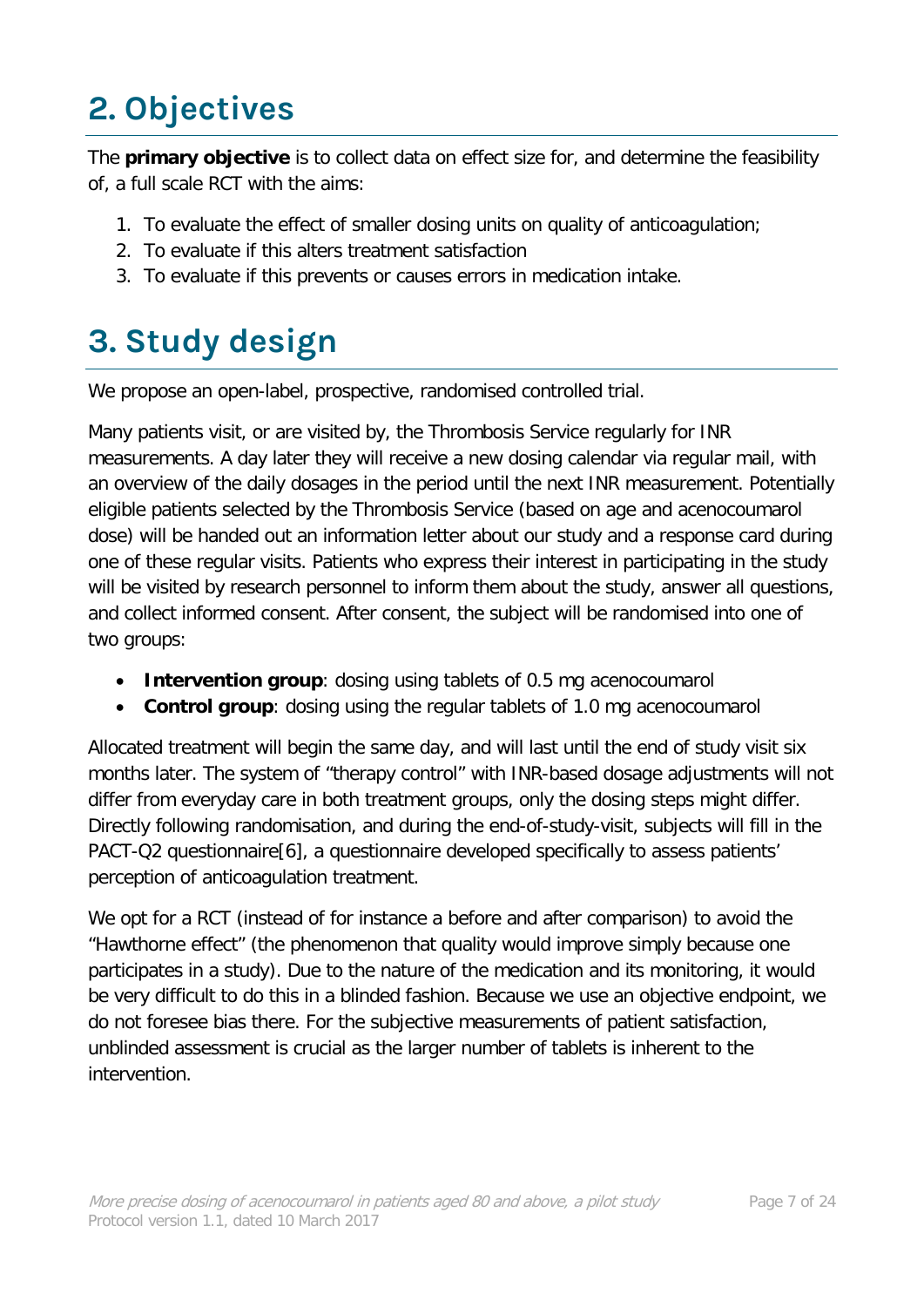# <span id="page-7-0"></span>**4. Study population**

# 4.1 Population (base)

Certe Trombosedienst is the largest thrombosis service in Groningen. it treats 8000 patients aged 80 or older, of whom 55% (4400 patients) uses less than 2 milligrams of acenocoumarol per day.

#### 4.2 Inclusion criteria

In order to be eligible to participate in this study, a subject must meet all of the following criteria:

- Using acenocoumarol for any indication, and being managed by Certe **Trombosedienst**
- 80 years of age or older at time of inclusion
- Using acenocoumarol with an average daily dose of less than 2 milligrams in the previous three months
- Subject provided informed consent

### 4.3 Exclusion criteria

A potential subject who meets any of the following criteria will be excluded from participation in this study:

- Initiated therapy with acenocoumarol in the last nine months
- Expected termination of VKA within six months
- Dosing step lower than or equal to "step 7", i.e. usage of less than 3.5 milligrams acenocoumarol per week. Patients who use such a low dose generally have an unfavourable prognosis.
- Patients who determine the acenocoumarol dose themselves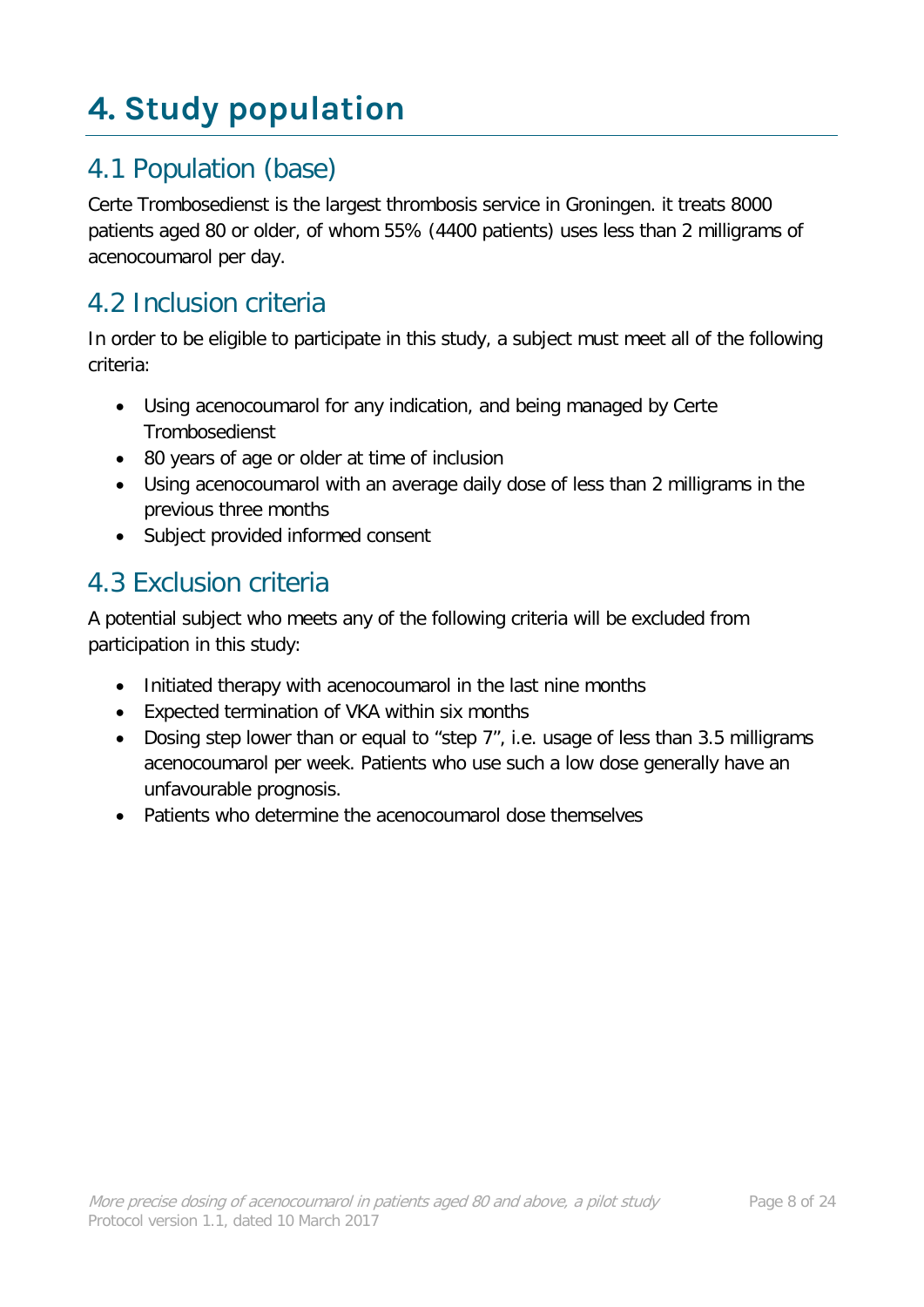# 4.4 Sample size calculation

We performed a power analysis for a larger follow-up study, based on the following parameters:

| <b>Parameter</b>               | Value  | <b>Standard deviation</b> |
|--------------------------------|--------|---------------------------|
| TTR control group              | 69%    | 19                        |
| TTR intervention group         | 72.5%  | 17                        |
| Alpha (type I error rate)      | 5 %    |                           |
| Failure rate                   | $10\%$ |                           |
| Power (1 - type II error rate) | 80%    |                           |

The TTR values above are based on observational findings in our clinical practice. It should however be noted that the INR target ranges have been modified (c.q. narrowed) as per January 1st, 2016, and that we expect this will affect the TTR in both groups. This underlines the necessity of a pilot study.

This resulted in a needed sample size of 917 patients, which is much less than the 140 000 patients aged 80 and above managed by the Dutch Thrombosis Services.

For this pilot study we want to randomise 2 x 40 patients. This should give us an overview of the point estimates in the power analysis (which are currently based on observational data), and -more importantly- about the time investment needed to conduct a larger-scale study. Due to the inter-individual variation in response to VKA, we think a smaller sample could distort the view.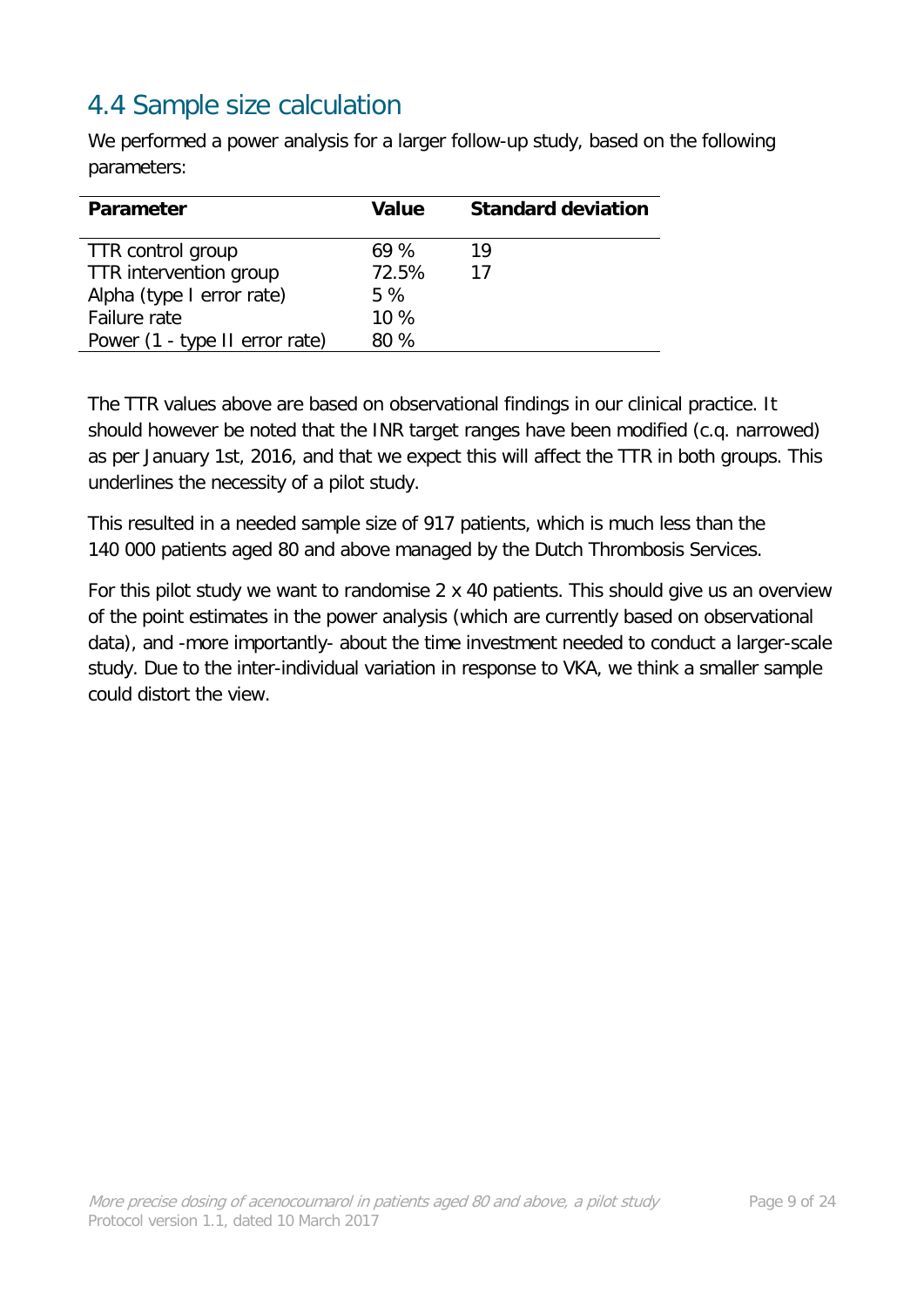# <span id="page-9-0"></span>**5. Treatment of subjects**

# 5.1 Investigational product/treatment

Both treatment groups will be treated with acenocoumarol:

- the control group will be treated with regular, registered 1 mg tablets (Summary of [the Product Characteristics\)](http://db.cbg-meb.nl/IB-teksten/h04464.pdf).
- for the intervention group, tablets of 0.5 milligrams will be manufactured by the UMCG Pharmacy in accordance with ICH-GMP[7] and the regulations imposed by the WMO and the Geneesmiddelenwet.

### 5.2 Use of co-intervention

There are no co-interventions in this study.

# <span id="page-9-1"></span>**6. Investigational product**

# 6.1 Name and description of investigational product(s)

Acenocoumarol is a vitamin K antagonist (VKA). VKA have an anticoagulant effect by interfering with the cyclic interconversion of vitamin K, which leads to a vitamin K depletion which lowers the production of vitamin K-dependent proteins including coagulant factors II, VII, IX and X. This results in less formation of thrombin and fibrin. The half-life of acenocoumarol typically is 8 to 11 hours [\(Farmacotherapeutisch Kompas\)](https://www.farmacotherapeutischkompas.nl/bladeren-volgens-boek/preparaatteksten/a/acenocoumarol). The liver inactivates the active substances followed by renal and faecal excretion. VKA only interfere with the production of new coagulation factors, and have no influence on already circulating factors. Therefore, due to the relative long half-life of factor II, the antithrombotic effect needs at least five days to reach full potential. Interactions with VKA are not uncommon: co-medication and food may influence the absorption, effect and inactivation of VKA. To monitor therapy, the thrombosis services determine the so-called international normalised ratio (INR) and adjust the dosage accordingly.

# 6.2 Summary of findings from non-clinical studies

There is ample experience and clinical data on acenocoumarol, so we refer to the [Summary of the Product Characteristics](http://db.cbg-meb.nl/IB-teksten/h04464.pdf) and the clinical studies below.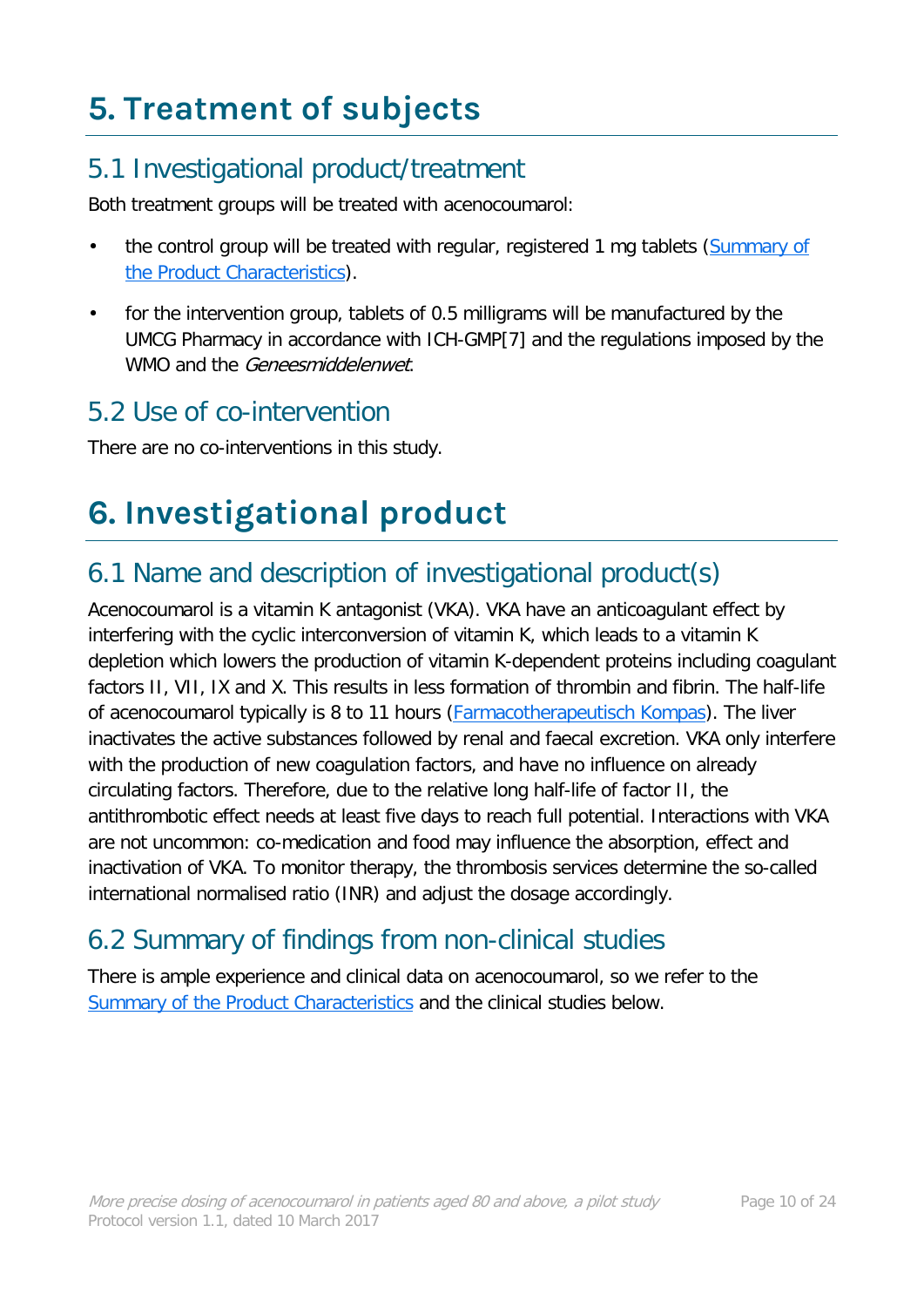# 6.3 Summary of findings from clinical studies

Because the mechanism of action of all VKA is similar (only half-lives differ), warfarin studies are considered also applicable to acenocoumarol.

Acenocoumarol has been an established treatment or prophylaxis for multiple indications:

- Atrial fibrillation [8–10]
- Venous thrombo-embolism [10,11]
- Valvular heart disease [12]

INR target range may differ between and within the indications. Usually the INR target range for "venous indications" is 2.0–3.0, while that for "arterial indications" is 2.5–3.5 or even higher.

Alternatives for VKA have been registered in the last years (NOAC: e.g. rivaroxaban, apixaban, dabigatran). While new guidelines favour NOAC over VKA for AF[13] and VTE[14,15], active switching of patients without problems is not recommended. Decreased renal function is a contra-indication for use of a NOAC: these most fragile patients will use VKA.

#### 6.4 Summary of known and potential risks and benefits

Benefits of anticoagulant treatment is a lower incidence of thrombosis, but this comes at the expense of (major) bleeds. It is known that the better the quality of anticoagulation, the lower the overall risk of adverse outcomes[3,4]. The risk of major bleeding with VKA varies between 1.40 and 3.40% per year[16], but this increases with lower iTTR and higher age.

Because the active substance is the same in both treatment groups (which is the same as the one used in clinical practice), we do not expect any alterations in the potential risks and benefits of the pharmacological compound per se. Our hypothesis, however, suggests a net benefit of the intervention.

### 6.5 Description and justification of route of administration and dosage

Dose-adjusted acenocoumarol once daily, titrated to the pre-specified INR target range, with oral tablets of either 0.5 milligrams of acenocoumarol (intervention group), or the regular 1.0 milligram tablets (control group).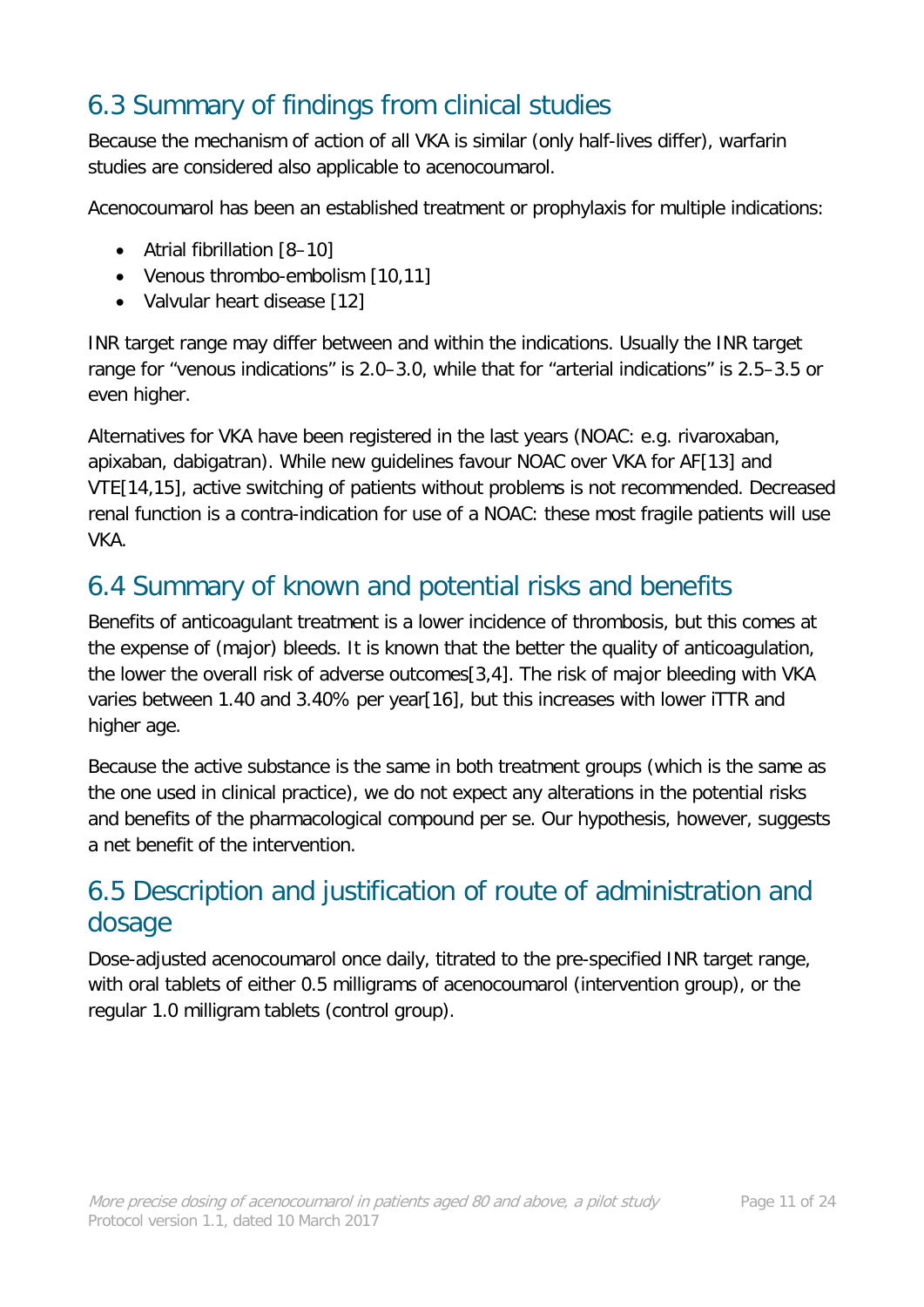# 6.6 Dosages, dosage modifications and method of administration

As mentioned before, the sensitivity for VKA can differ between patients and also over time within patients. Frequent INR-measurements are required to achieve an anticoagulant effect within the target range. The frequency of monitoring depends on the stability of INRs, but can also be intensified due to changes in health status such as the need for invasive procedures or changes in co-medication. In case of under- and overanticoagulation the dosage can be adjusted; for extreme over-anticoagulation vitamin K suppletion can be used. The procedures for this are laid down in protocols by the Thrombosis Services, and will not differ from regular care.

#### 6.7 Preparation and labelling of Investigational Medicinal Product

Participants in the control group will get their regular 1 mg tablets with regular labelling from their usual out-patient pharmacy.

Details on preparation and labelling for participants in the intervention group, i.e. about tablets with 0.5mg of acenocoumarol, will be attached.

# 6.8 Drug accountability

The University Medical Center Groningen pharmacy will manufacture and label tablets of acenocoumarol in 0.5 milligrams in accordance with the guidelines of ICH-GCP[17] and ICH-GMP[7]. The drug will be picked up at the pharmacy by study personnel, who will then distribute it to subjects. Unused drugs will be returned to the pharmacy.

We will not perform any drug accountability for subjects in the control group. The Thrombosis Service routinely collects patient-reported data on acenocoumarol compliance.

# <span id="page-11-0"></span>**7. Non-investigational product**

No non-investigational products will be used in this study.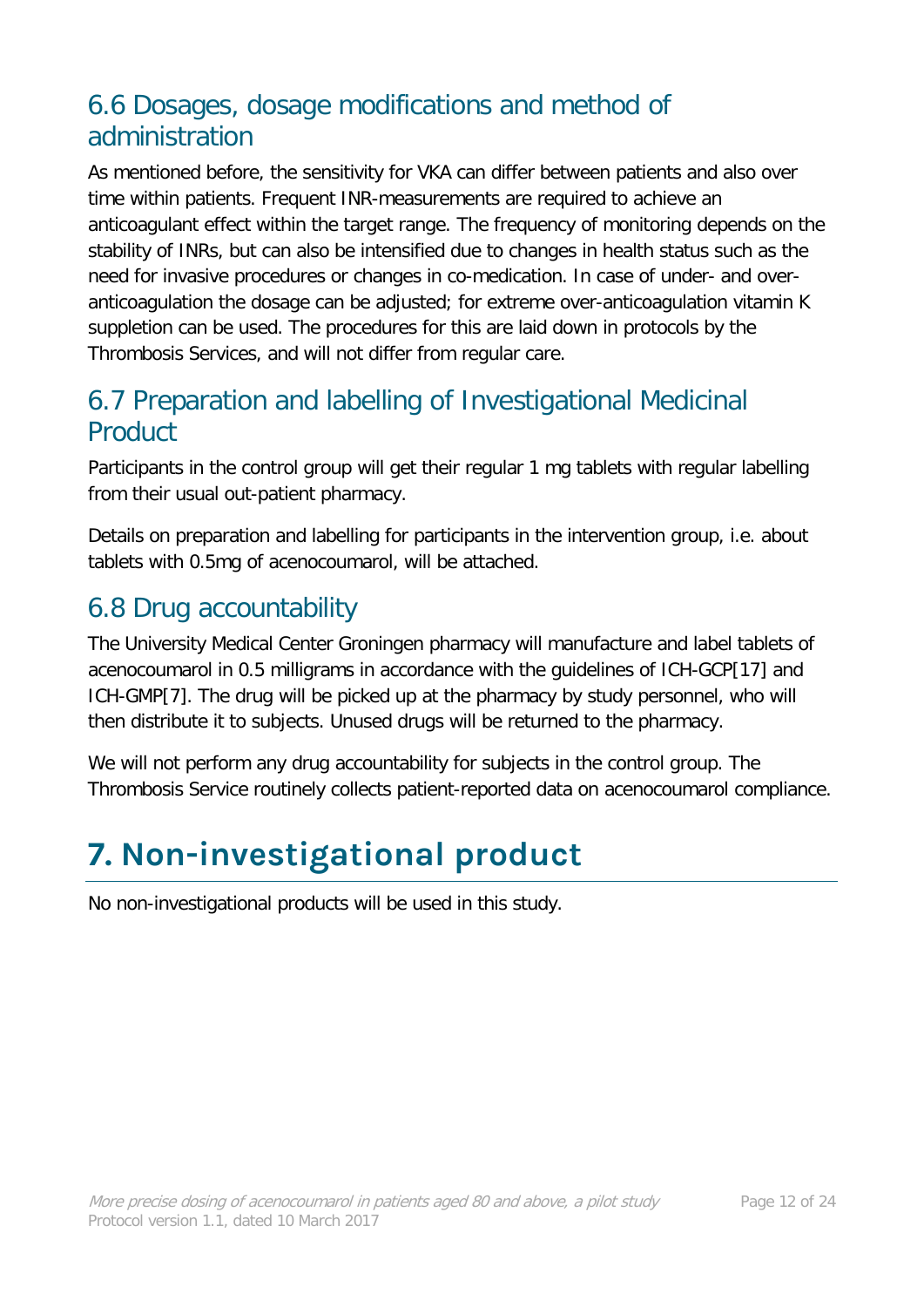# <span id="page-12-0"></span>**8. Methods**

### 8.1 Study parameters/endpoints

#### 8.1.1 Main study parameter/endpoint

The main study endpoint is **quality of anticoagulation**, assessed using the following parameters:

- Individual time in therapeutic range (iTTR) Calculated using the Rosendaal method[18]
- INR variability Calculated using the Variance Growth Rate<sup>[19]</sup> and the SDTinr<sup>[20]</sup>

#### 8.1.2 Secondary study parameters/endpoints (if applicable)

The secondary study parameters are **treatment satisfaction**, **medication errors** and **number of INR measurements**.

Treatment satisfaction will be assessed using the PACT-Q2 questionnaire[6].

Medication errors are routinely collected by the Thrombosis Service. These will be analysed on number and category of error.

All dates of INR measurements are routinely collected by the Thrombosis Service, so we can easily calculate the number of INR measurements.

### 8.2 Randomisation, blinding and treatment allocation

The study personnel will perform randomisation on-the-spot. To avoid technical difficulties, we will perform randomisation using ordered envelopes. We will stratify by INR target range (2.0-3.0 versus 2.5-3.5) within pre-specified blocks. The University Medical Center Groningen Pharmacy will provide randomisation lists.

Patients and professionals at the thrombosis service will know to which treatment group the patient has been randomised.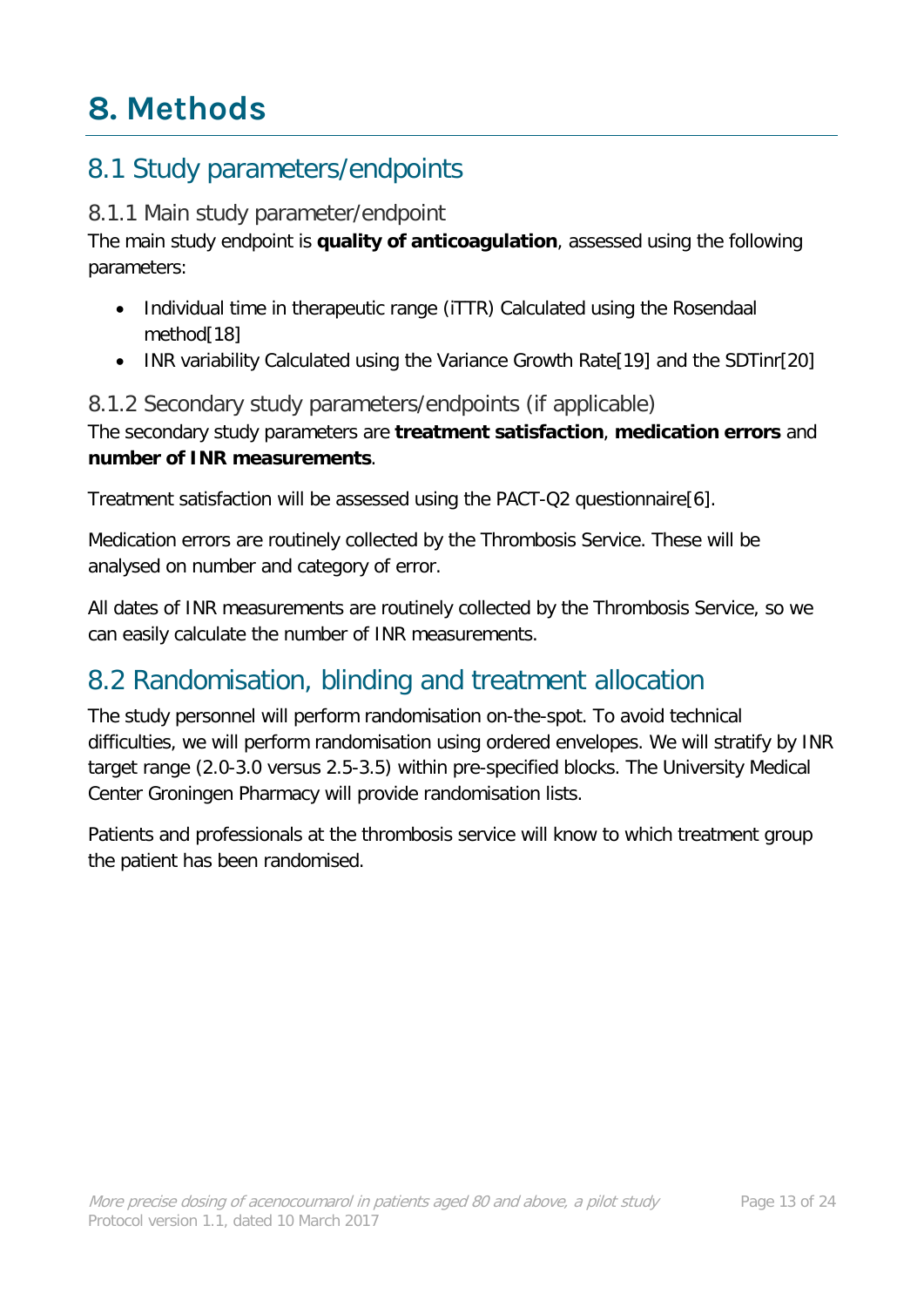# 8.3 Study procedures

| <b>Visit</b>                    | <b>Regular visit</b> | <b>Study visit</b> | $\left[\right]$ <sup>T</sup> | 6 months |
|---------------------------------|----------------------|--------------------|------------------------------|----------|
| Age and VKA dose                | X                    |                    |                              |          |
| Information letter              | Χ                    |                    |                              |          |
| Informed consent                |                      | Χ                  |                              |          |
| Check of participation criteria |                      | Χ                  |                              |          |
| Randomisation                   |                      | Χ                  |                              |          |
| PACT-Q2                         |                      | Χ                  |                              | Χ        |
| Start allocated treatment       |                      | Χ                  |                              |          |
| Follow-up data $*$ §            |                      |                    | X                            | Χ        |
| INR measurement *               | Χ                    | Χ                  | Χ                            | Χ        |
| Possible dose adjustment *      |                      |                    |                              |          |

\* All items marked are (also) performed for usual care. † Every regular INR measurement, based on the previous INR values and change in co-medication etc., based on the regular algorithm of the Thrombosis Service. § Follow-up data is the information that is routinely collected by the thrombosis service, e.g. change in co-medication, planned surgical procedures, bleeding complications and errors in medication intake.

## 8.4 Withdrawal of individual subjects

Subjects can leave the study at any time for any reason if they wish to do so without any consequences. The investigator can decide to withdraw a subject from the study for urgent medical reasons.

# 8.5 Replacement of individual subjects after withdrawal

We will not replace individual subjects.

### 8.6 Follow-up of subjects withdrawn from treatment

Patients who want to withdraw consent will be asked to attend an end-of-study visit. If they refuse, the study time of that specific patient will end retrospectively at the last attended study-visit.

Another situation that can lead to implicit withdrawal is loss to follow-up. In case of loss to follow-up, the general practitioner and/or referring physician will be contacted to find out whether the patient died, has moved or any other explanation. If the contact can be fully restored all study time is taken into account, otherwise the study time of that specific patient will end retrospectively at the last attended study-visit.

### 8.7 Premature termination of the study

There are no pre-specified criteria for premature termination of the study.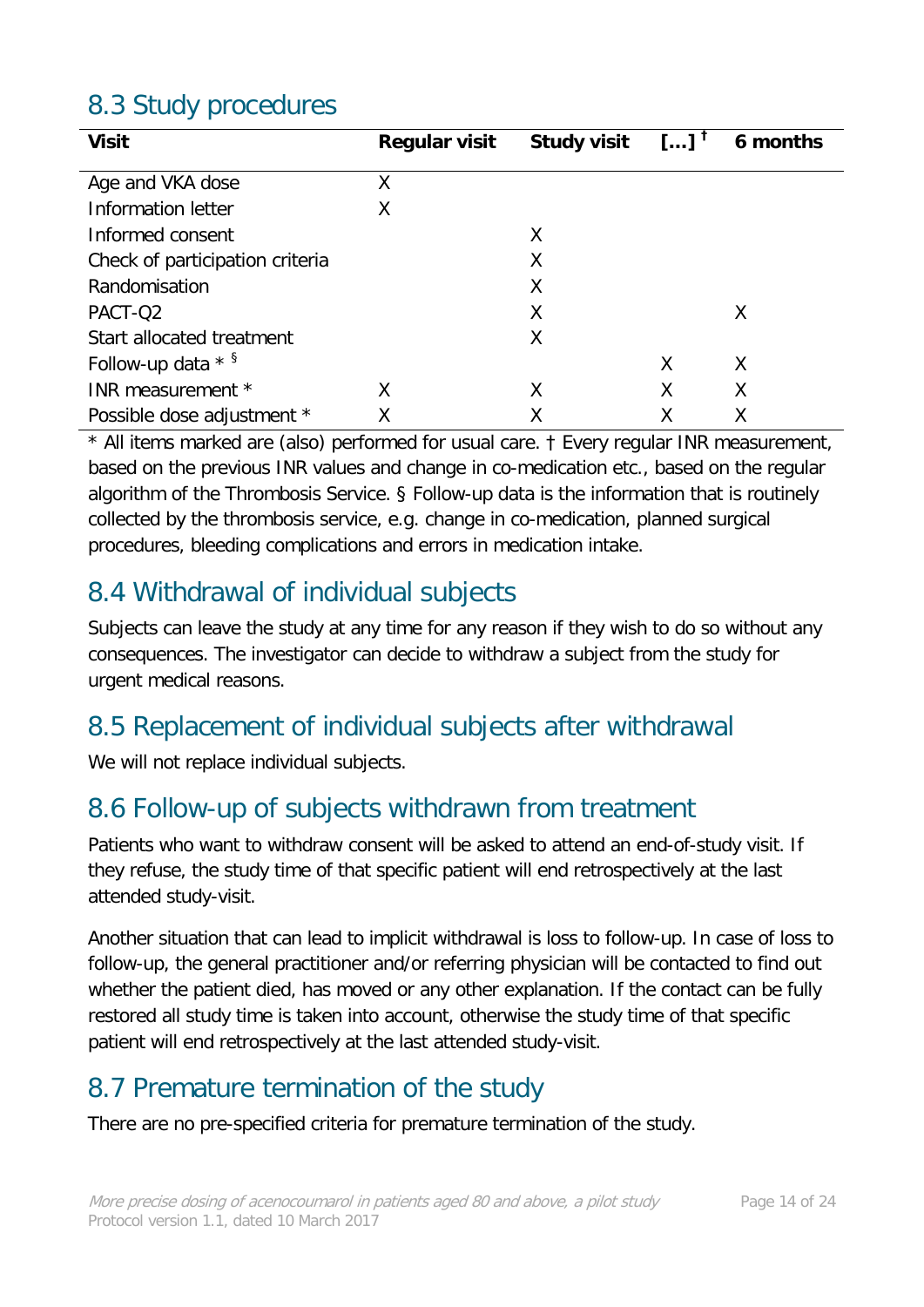# <span id="page-14-0"></span>**9. Safety reporting**

# 9.1 Temporary halt for reasons of subject safety

In accordance to section 10, subsection 4, of the WMO, the sponsor will suspend the study if there is sufficient ground that continuation of the study will jeopardise subject health or safety. The sponsor will notify the accredited METC without undue delay of a temporary halt including the reason for such an action. The study will be suspended pending a further positive decision by the accredited METC. The investigator will take care that all subjects are kept informed.

## 9.2 AEs, SAEs and SUSARs

#### 9.2.1 Adverse events (AEs)

Because acenocoumarol is a registered medicine with which there is ample experience, we will not collect any non-serious adverse events.

#### 9.2.2 Serious adverse events (SAEs)

A serious adverse event is any untoward medical occurrence or effect that

- results in death:
- is life threatening (at the time of the event);
- requires hospitalisation or prolongation of existing inpatients' hospitalisation;
- results in persistent or significant disability or incapacity;
- is a congenital anomaly or birth defect; or
- any other important medical event that did not result in any of the outcomes listed above due to medical or surgical intervention but could have been based upon appropriate judgement by the investigator. An elective hospital admission will not be considered as a serious adverse event.

The investigator will report all SAEs to the sponsor without undue delay after obtaining knowledge of the events.

The sponsor will report the SAEs through the web portal ToetsingOnline to the accredited METC that approved the protocol, within 7 days of first knowledge for SAEs that result in death or are life threatening followed by a period of maximum of 8 days to complete the initial preliminary report. All other SAEs will be reported within a period of maximum 15 days after the sponsor has first knowledge of the serious adverse events.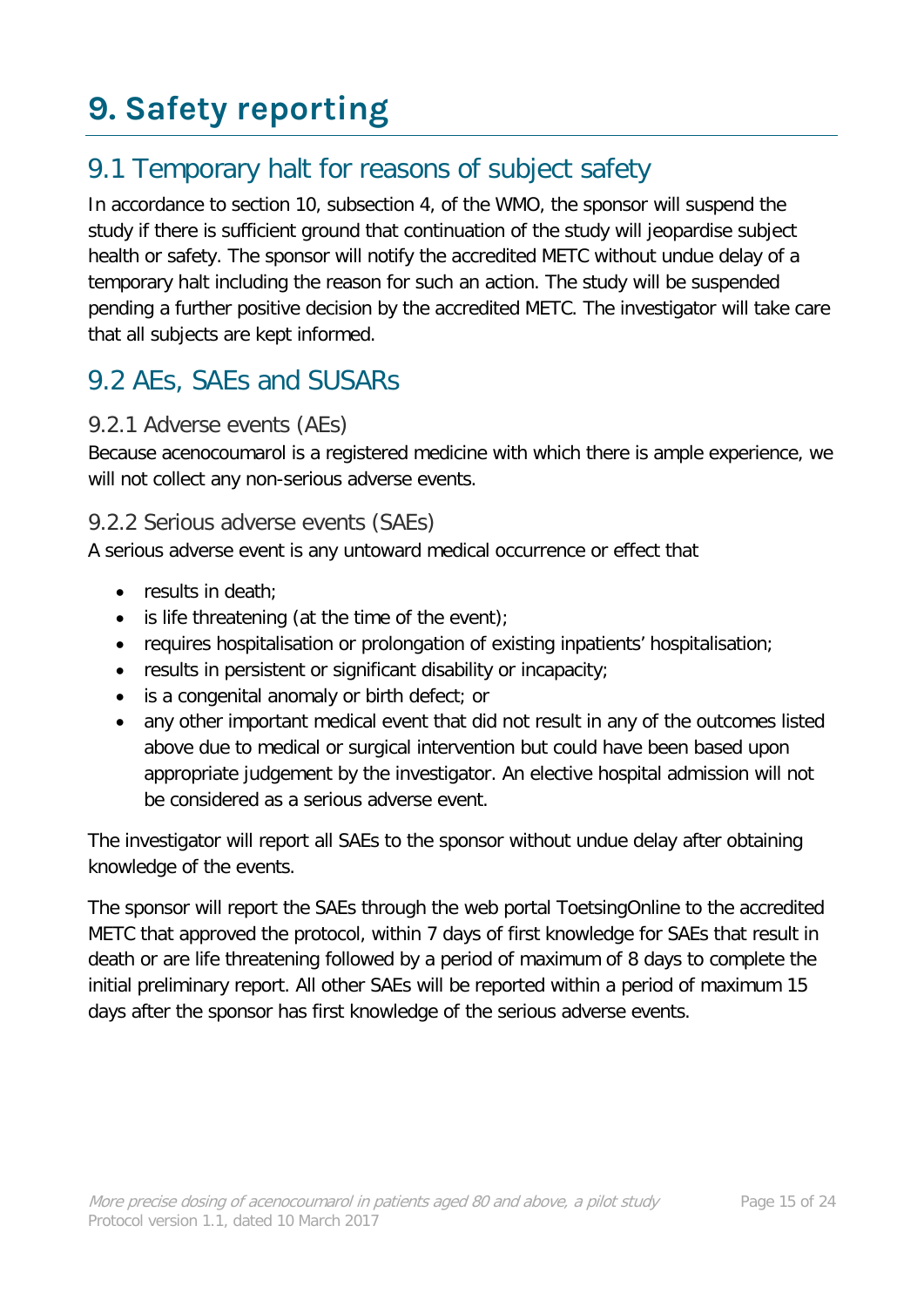#### 9.2.3 Suspected unexpected serious adverse reactions (SUSARs)

Adverse reactions are all untoward and unintended responses to an investigational product related to any dose administered.

Unexpected adverse reactions are SUSARs if the following three conditions are met:

- 1. the event must be serious (see chapter  $9.2.2$ );
- 2. there must be a certain degree of probability that the event is a harmful and an undesirable reaction to the medicinal product under investigation, regardless of the administered dose;
- 3. the adverse reaction must be unexpected, that is to say, the nature and severity of the adverse reaction are not in agreement with the product information as recorded in:
	- a. Summary of Product Characteristics (SPC) for an authorised medicinal product;
	- b. Investigator's Brochure for an unauthorised medicinal product.

The sponsor will report expedited the following SUSARs through the web portal ToetsingOnline to the METC:

- SUSARs that have arisen in the clinical trial that was assessed by the METC;
- SUSARs that have arisen in other clinical trials of the same sponsor and with the same medicinal product, and that could have consequences for the safety of the subjects involved in the clinical trial that was assessed by the METC.
- The remaining SUSARs are recorded in an overview list (line-listing) that will be submitted once every half year to the METC. This line-listing provides an overview of all SUSARs from the study medicine, accompanied by a brief report highlighting the main points of concern. The expedited reporting of SUSARs through the web portal Eudravigilance or ToetsingOnline is sufficient as notification to the competent authority.

The sponsor will report expedited all SUSARs to the competent authorities in other Member States, according to the requirements of the Member States.

The expedited reporting will occur not later than 15 days after the sponsor has first knowledge of the adverse reactions. For fatal or life threatening cases the term will be maximal 7 days for a preliminary report with another 8 days for completion of the report.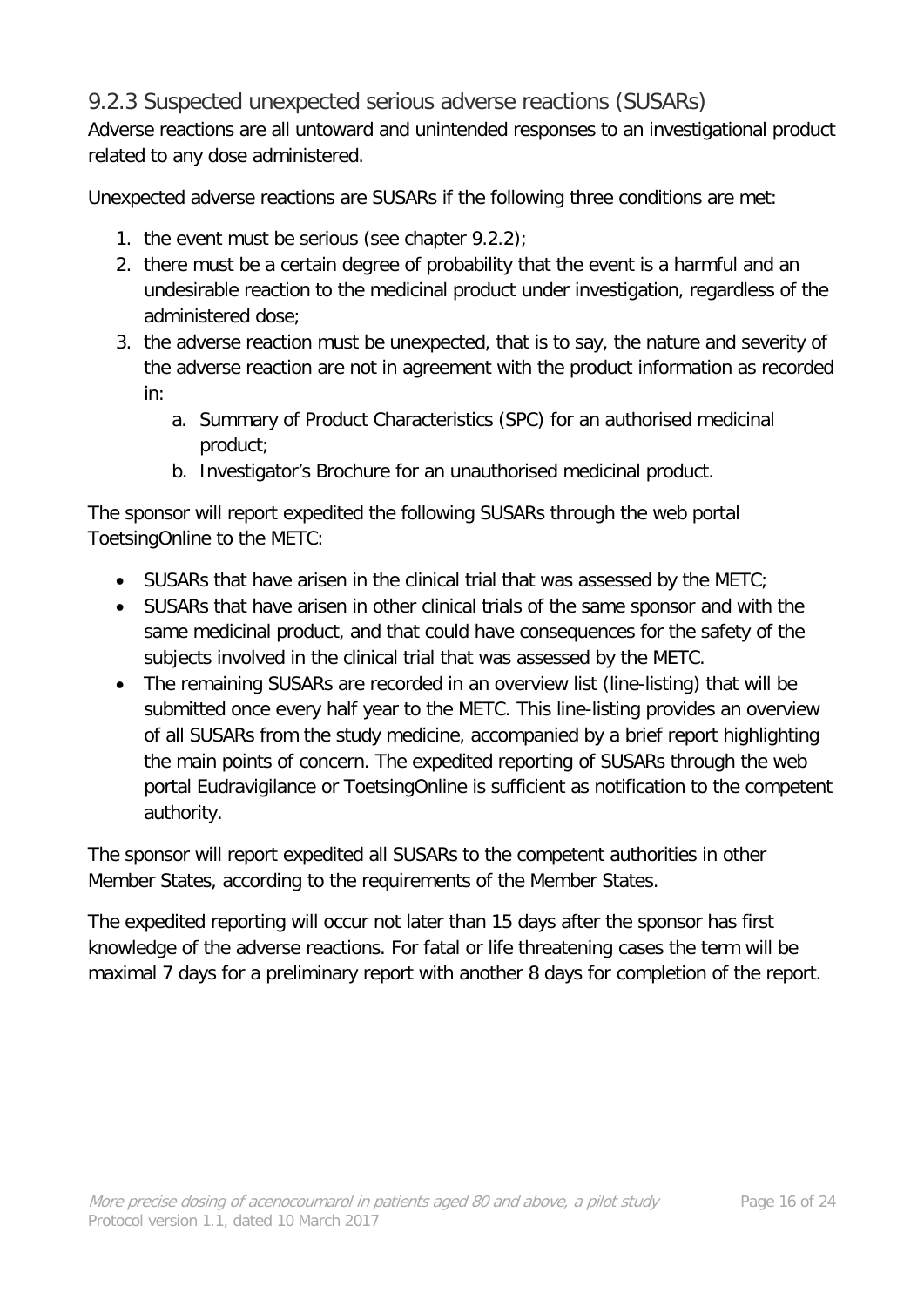### 9.3 Annual safety report

In addition to the expedited reporting of SUSARs, the sponsor will submit, once a year throughout the clinical trial, a safety report to the accredited METC, competent authority, and competent authorities of the concerned Member States. This safety report consists of:

- a list of all suspected (unexpected or expected) serious adverse reactions, along with an aggregated summary table of all reported serious adverse reactions, ordered by organ system, per study;
- a report concerning the safety of the subjects, consisting of a complete safety analysis and an evaluation of the balance between the efficacy and the harmfulness of the medicine under investigation.

#### 9.4 Follow-up of adverse events

All AEs will be followed until they have abated, or until a stable situation has been reached. Depending on the event, follow up may require additional tests or medical procedures as indicated, and/or referral to the general physician or a medical specialist. SAEs need to be reported until end of study within the Netherlands, as defined in the protocol.

# 9.5 Data Safety Monitoring Board (DSMB) / Safety Committee

Because we consider this a negligible risk study, we will not form a Data Safety Monitoring **Board**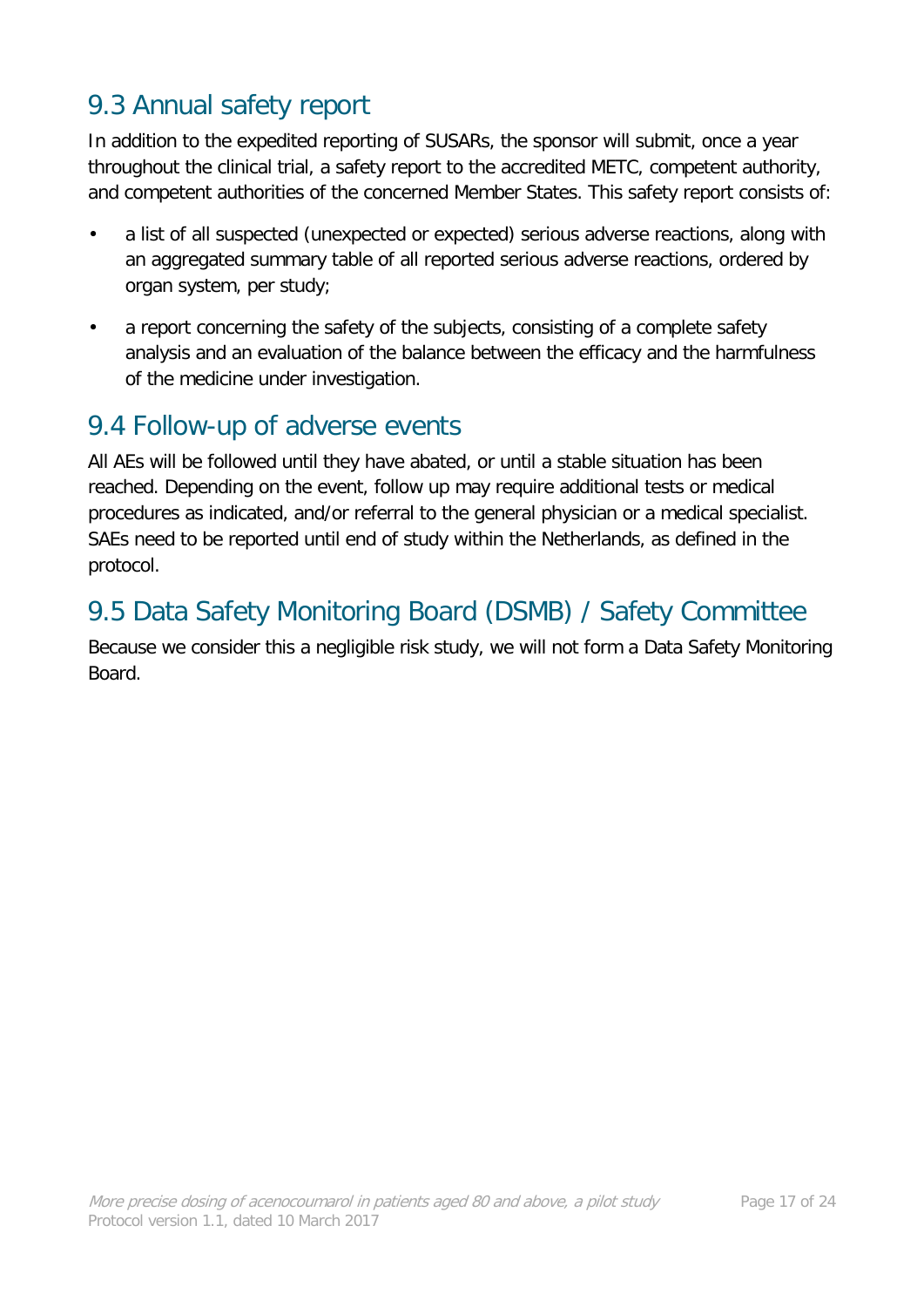# <span id="page-17-0"></span>**10. Statistical analysis**

The data will be analysed in accordance with a statistical analysis plan that will be made before database lock. Due to the nature of this study, no formal statistical testing will be performed.

We will describe the primary endpoint parameters (iTTR, variance growth rate, SDTinr) by treatment group. The secondary endpoint parameter treatment satisfaction will be calculated as the difference between the score at randomisation and that at the end of study visit. This difference will be described per treatment group. The parameter medication errors will be summarised per treatment group and error severity.

To determine the feasibility of a full-scale RCT, we will calculate the size of the required patient population, based on the following assumptions and parameters:

- Significance level 0.05
- Power 0.80
- Effect size equal to the one found in this trial
- Inclusion ratio equal to the one found in this trial (i.e. percentage of selected patients that enrols in the trials)

We will not perform interim analyses.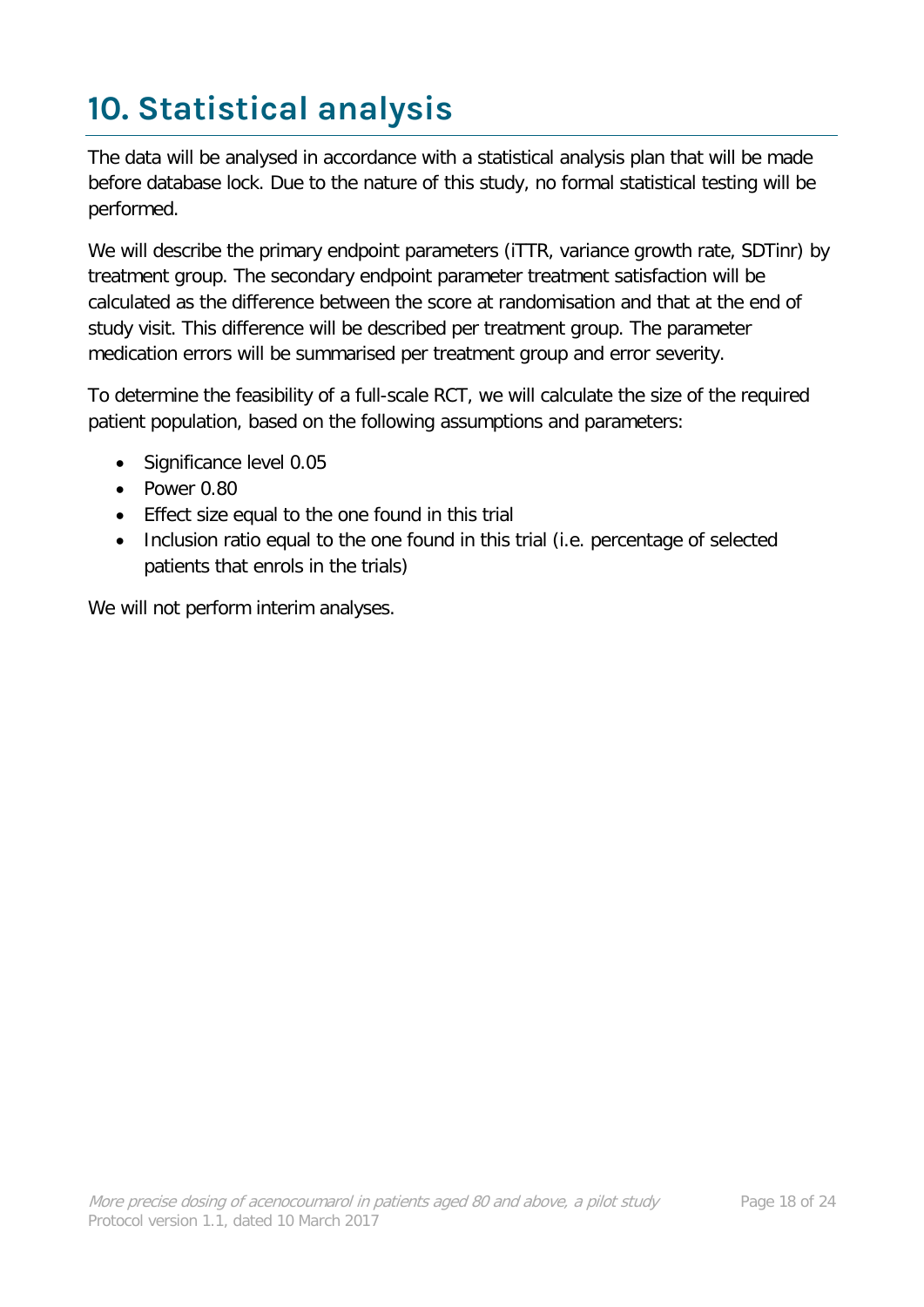# <span id="page-18-0"></span>**11. Ethical considerations**

#### 11.1 Regulation statement

The study will be conducted according to the principles of the Declaration of Helsinki[21] and ICH-GCP[17], and in accordance with the Medical Research Involving Human Subjects Act (WMO).

#### 11.2 Recruitment and consent

The Thrombosis Service will select from its files those patients who, based on their age and acenocoumarol dose, would be candidates for the study. This information is already collected for the purpose of usual care. We will give patients a patient information letter at one of their regular visits to or by the thrombosis service. Patient can express their (dis)interest by returning the attached reply card. Those who do not return the card within reasonable time will be telephoned. For those interested, study personnel will schedule an information visit (preferably combining it with visits for usual care) and will then explain the aims, methods, and potential hazards of the study to the potential subjects. Subjects will be informed that their participation is voluntary and that they may withdraw consent to participate at any time. They will be informed that choosing not to participate will not affect the care the subject will receive for the treatment of their disease. The potential subject can ask all questions to the study personnel; a study doctor will be available for telephonic consultation. The patients will have sufficient time to consider their decision: there will be at least one week between the written information letter and the appointment. During or after the screening visit, the patient can take as much time as she/he needs before signing informed consent.

### 11.3 Objection by minors or incapacitated subjects

We will include minors nor incapacitated subjects.

#### 11.4 Benefits and risks assessment, group relatedness

For **usual care**, all participants are exposed to the benefits and risks of anticoagulation, because their treating physician considered the benefit (protection again thrombosis) to outweigh the risk (bleeding). The pharmacological compounds used in this study are registered for this indication. All participants need to have regular blood collections for regular care.

For **this study**, all patients will have two (extra) visits by research personnel where they will fill in a questionnaire. Patients in the *intervention group* have the disadvantage that they have to take more tablets, possibly at the advantage of a more stable dosing rhythm.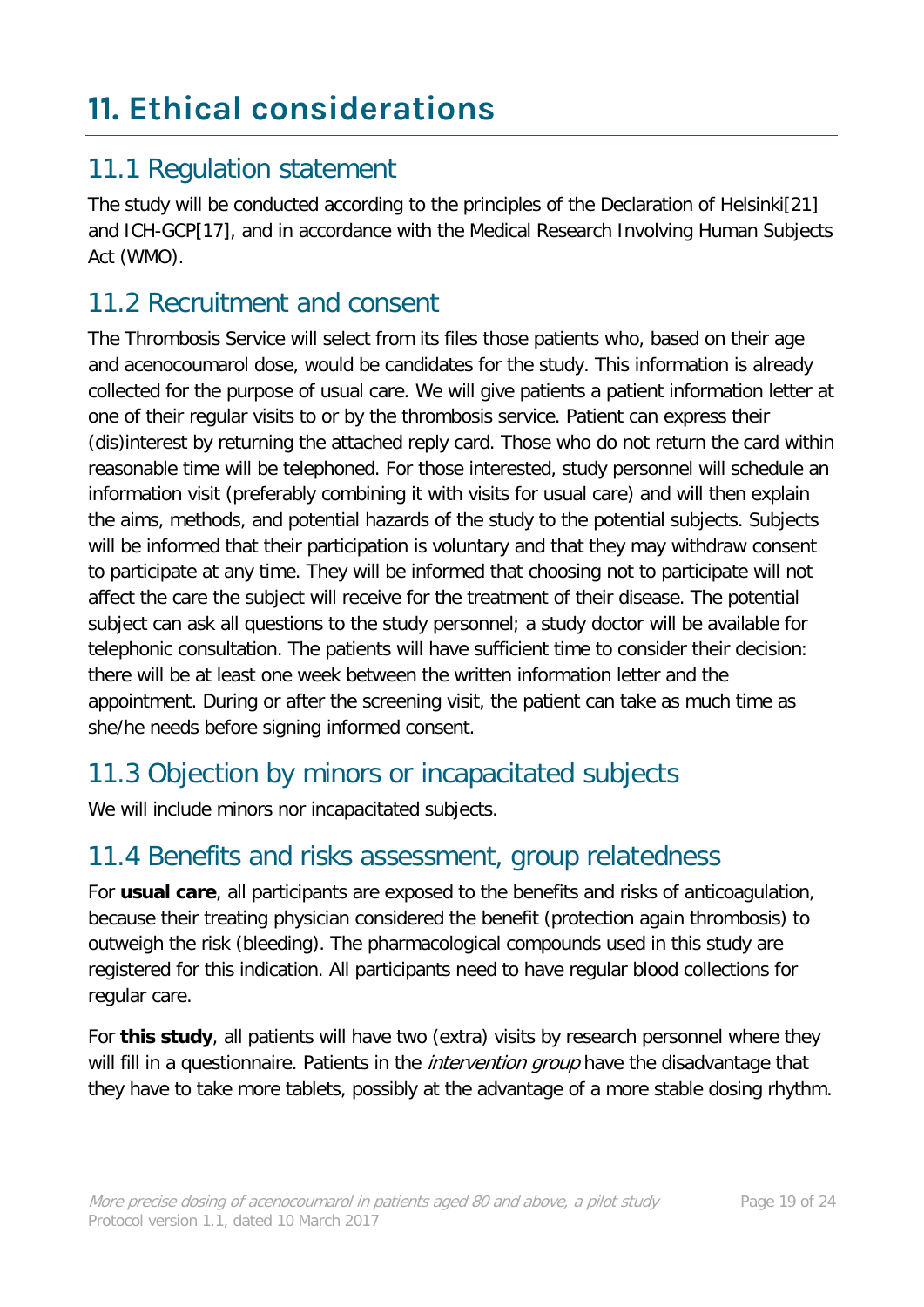# 11.5 Compensation for injury

The sponsor/investigator has a liability insurance which is in accordance with article 7 of the WMO. This insurance provides cover for damage to research subjects through injury or death caused by the study.

- $\epsilon$  650 000, (i.e. six hundred and fifty thousand Euro) for death or injury for each subject who participates in the Research;
- $\cdot \in$  5 000 000, (i.e. five million Euro) for death or injury for all subjects who participate in the Research;
- $\epsilon$  7 500 000,– (i.e. seven million and five hundred thousand Euro) for the total damage incurred by the organisation for all damage disclosed by scientific research for the Sponsor as 'verrichter' in the meaning of said Act in each year of insurance coverage. The insurance applies to the damage that becomes apparent during the study or within 4 years after the end of the study.

# 11.6 Incentives (if applicable)

Not applicable.

# <span id="page-19-0"></span>**12. Administrative aspects, monitoring and publication**

### 12.1 Handling and storage of data and documents

We will handle the data confidentially and anonymously. We will use a subject identification code list to link the data to the subject, when appropriate. The code will not be based on the patient initials and birth-date. The key to the code will be safeguarded by the investigator. The handling of personal data complies with the Dutch Personal Data Protection Act. Only professionals from the thrombosis service will have access to the source data.

### 12.2 Monitoring and Quality Assurance

This pilot study will be monitored by the coordinating investigator and/or the project leaders who will visit study centres at least monthly, to discuss any issues and check on conduction of the study. Logical checks are incorporated in the study database CRF.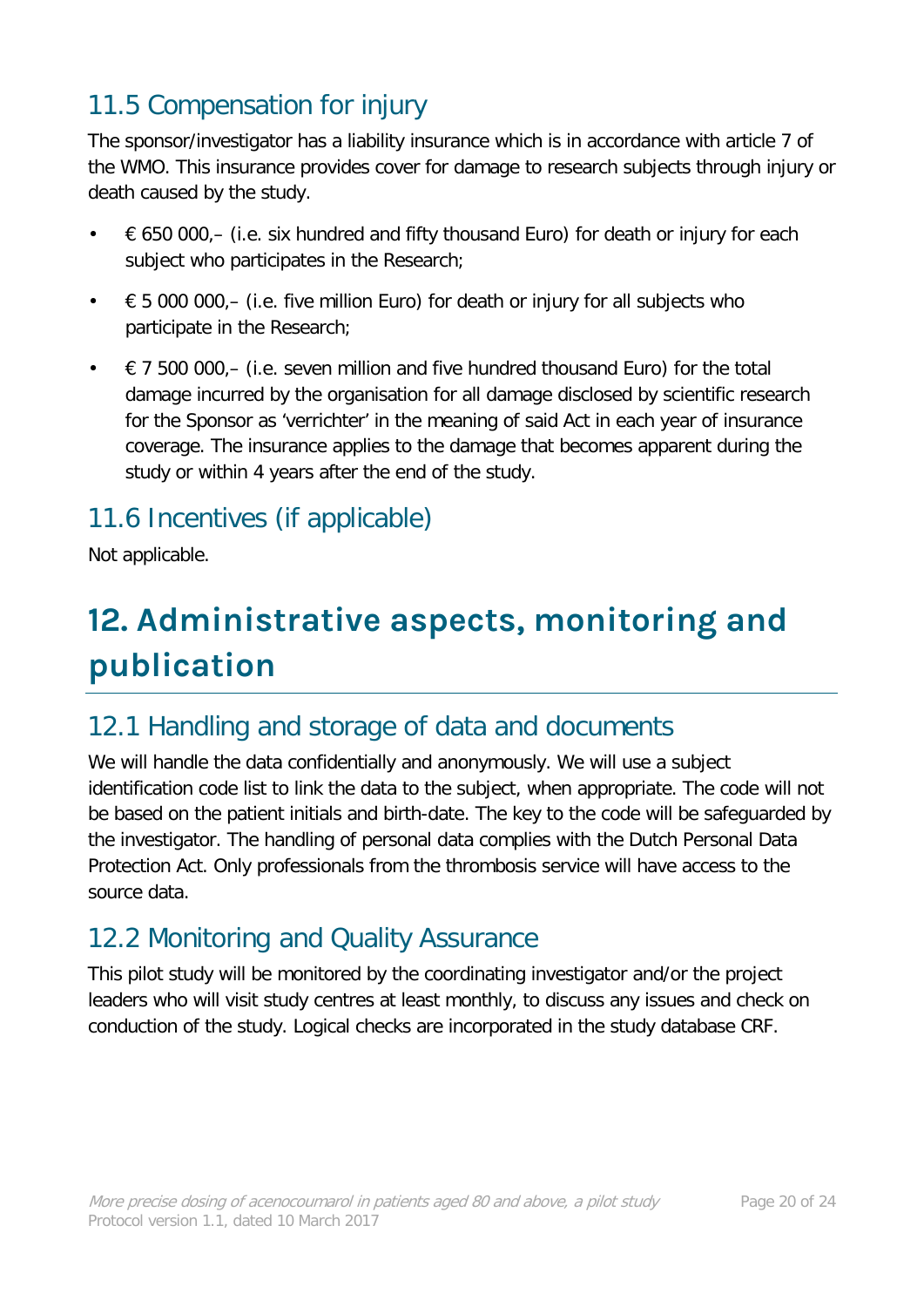## 12.3 Amendments

A 'substantial amendment' is defined as an amendment to the terms of the METC application, or to the protocol or any other supporting documentation, that is likely to affect to a significant degree:

- the safety or physical or mental integrity of the subjects of the trial;
- the scientific value of the trial:
- the conduct or management of the trial; or
- the quality or safety of any intervention used in the trial.

All substantial amendments will be notified to the METC and to the competent authority.

Non-substantial amendments will not be notified to the accredited METC and the competent authority, but will be recorded and filed by the sponsor.

### 12.4 Annual progress report

The sponsor/investigator will submit a summary of the progress of the trial to the accredited METC once a year. Information will be provided on the date of inclusion of the first subject, numbers of subjects included and numbers of subjects that have completed the trial, serious adverse events/ serious adverse reactions, other problems, and amendments.

#### 12.5 Temporary halt and (prematurely) end of study report

The sponsor will notify the accredited METC and the competent authority of the end of the study within a period of 90 days. The end of the study is defined as the last patient's last visit.

The sponsor will notify the METC immediately of a temporary halt of the study, including the reason of such an action.

In case the study is ended prematurely, the sponsor will notify the accredited METC and the competent authority within 15 days, including the reasons for the premature termination.

Within one year after the end of the study, the investigator/sponsor will submit a final study report with the results of the study, including any publications/abstracts of the study, to the accredited METC and the Competent Authority.

# 12.6 Public disclosure and publication policy

The results of this study will be published in a peer-reviewed journal and presented at national and international meetings.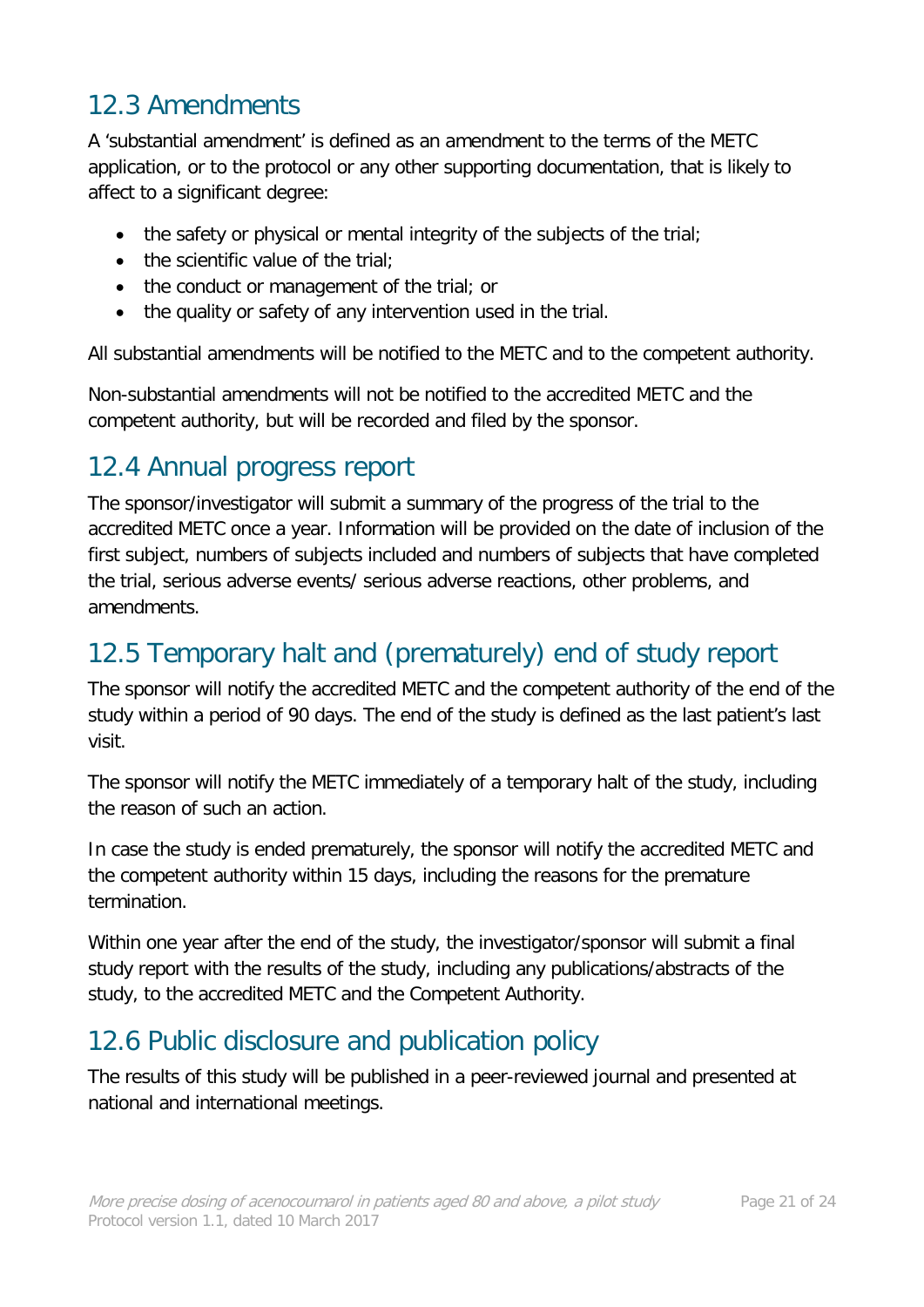# <span id="page-21-0"></span>**13. Structured risk analysis**

## 13.1 Potential issues of concern

Because acenocoumarol is a registered pharmaceutical compound, we refer to [the SmPC.](http://db.cbg-meb.nl/IB-teksten/h04464.pdf)

- a) **Level of knowledge about mechanism of action** The mechanism of action has been discussed in chapter 6.1. In short, VKA counter the production of the coagulation factors II, VII, IX and X, which results in an anticoagulated state.
- b) **Previous exposure of human beings with the test product(s) and/or products with a similar biological mechanism** Acenocoumarol and other VKA have been used for decades.
- c) **Can the primary or secondary mechanism be induced in animals and/or in ex-vivo human cell material?** Not applicable.
- d) **Selectivity of the mechanism to target tissue in animals and/or human beings** Not applicable.
- e) **Analysis of potential effect** The anticoagulatory effect can be measured using the INR, which will also be used for dose-adjustment.
- f) **Pharmacokinetic considerations** Not applicable.
- g) **Study population** The study population consists of elderly people who use a lower dose of acenocoumarol. With higher age, both bleeding and thrombosis risk increase, as does the prevalence of comorbidities and co-medication. This creates a fragile balance, which we cannot fine-tune with the currently available tablets of 1.0 milligram of acenocoumarol. This population might benefit from lower dosed tablets.
- h) **Interaction with other products** Many medications interact with the resorption, effect, or pharmacodynamics of VKA, which makes precise dosing very important. Interactions of VKA are summarised by the Federation of Dutch Thrombosis Services[22].
- i) **Predictability of effect** As mentioned before, there is a significant difference between patients, but also within patients, depending on age, co-morbidity, comedication, body composition, etc. VKA-naive patients achieve a lower quality of anticoagulation and are more at risk for adverse outcomes than experienced ones[23]. In this trial, all patients have used acenocoumarol before, so we have an idea of the appropriate dose for the individual.
- j) **Can effects be managed?** When a patients is over-anticoagulated, acenocoumarol dose can be lowered, skipped, or vitamin K can be administered to counter the effect of VKA and resume coagulation factor production. When active bleeding occurs, the non-produced coagulation factors can be replenished with commercially available factor concentrates (e.g. prothrombin complex concentrate (Cofact)).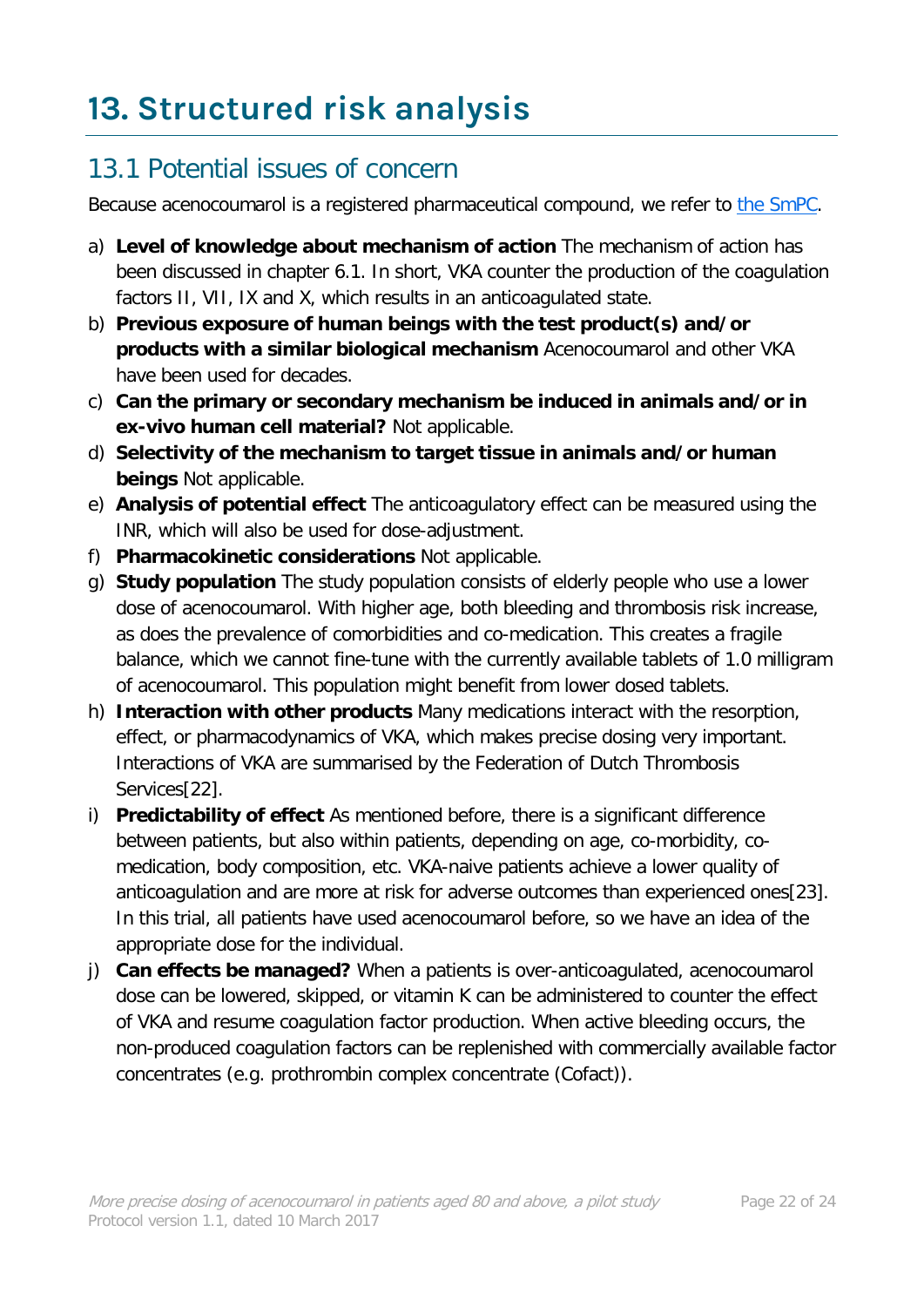# 13.2 Synthesis

We do not expect potential issues of concern as we will use registered medicinal compounds within the indication, and with the care routinely provided with these medications.

# <span id="page-22-0"></span>**14. References**

[1] Lip GYH, Clementy N, Pericart L, Banerjee A, Fauchier L. Stroke and Major Bleeding Risk in Elderly Patients Aged >=75 Years With Atrial Fibrillation: The Loire Valley Atrial Fibrillation Project. Stroke 2015;46:143–50. doi[:10.1161/STROKEAHA.114.007199.](https://doi.org/10.1161/STROKEAHA.114.007199)

[2] Bemt PM van den, Egberts TC. Hospital admissions related to medication: Een prospectief multicenter onderzoek naar geneesmiddel gerelateerde ziekenhuisopnames 2006:1–80.

[3] Veeger NJGM, Piersma-Wichers M, Tijssen JGP, Hillege HL, Van Der Meer J. Individual time within target range in patients treated with vitamin K antagonists: Main determinant of quality of anticoagulation and predictor of clinical outcome. A retrospective study of 2300 consecutive patients with venous thromboembolism. British Journal of Haematology 2005;128:513–9. doi[:10.1111/j.1365-2141.2004.05348.x.](https://doi.org/10.1111/j.1365-2141.2004.05348.x)

[4] Björck F, Renlund H, Lip GYH, Wester P, Svensson PJ, Själander A. Outcomes in a Warfarin-Treated Population With Atrial Fibrillation. JAMA Cardiology 2016;1:172. doi[:10.1001/jamacardio.2016.0199.](https://doi.org/10.1001/jamacardio.2016.0199)

[5] Kooistra HAM, Calf AH, Piersma-Wichers M, Kluin-Nelemans HC, Izaks GJ, Veeger NJGM, et al. Risk of Bleeding and Thrombosis in Patients 70 Years Or Older Using Vitamin K Antagonists. JAMA Internal Medicine 2016;146:CD001367.

doi[:10.1001/jamainternmed.2016.3057.](https://doi.org/10.1001/jamainternmed.2016.3057)

[6] Prins MH, Guillemin I, Gilet H, Gabriel S, Essers B, Raskob G, et al. Scoring and psychometric validation of the Perception of Anticoagulant Treatment Questionnaire (PACT-Q). Health and Quality of Life Outcomes 2009;7:30. doi[:10.1186/1477-](https://doi.org/10.1186/1477-7525-7-30) [7525-7-30.](https://doi.org/10.1186/1477-7525-7-30)

[7] ICH Expert Working Group. Good manufacturing practice guide for active pharmaceutical ingredients 2000:49.

[8] Mant J, Hobbs FR, Fletcher K, Roalfe A, Fitzmaurice D, Lip GY, et al. Warfarin versus aspirin for stroke prevention in an elderly community population with atrial fibrillation (the Birmingham Atrial Fibrillation Treatment of the Aged Study, BAFTA): a randomised controlled trial. Lancet 2007;370:493–503. doi[:10.1016/S0140-6736\(07\)61233-1.](https://doi.org/10.1016/S0140-6736(07)61233-1)

[9] Camm AJ, Kirchhof P, Lip GYH, Schotten U, Savelieva I, Ernst S, et al. Guidelines for the management of atrial fibrillation. European Heart Journal 2010;31:2369–429. doi[:10.1093/eurheartj/ehq278.](https://doi.org/10.1093/eurheartj/ehq278)

[10] Guyatt GH, Akl Ea, Crowther M, Gutterman DD, Schünemann HJ. Executive summary: Antithrombotic therapy and prevention of thrombosis, 9th ed: American College of Chest Physicians evidence-based clinical practice guidelines. Chest 2012;141:7–47. doi[:10.1378/chest.1412S3.](https://doi.org/10.1378/chest.1412S3)

[11] Büller H, Crijns H, Huisman M, Kamphuisen P, Leebeek F, Levi M, et al. Diagnostiek, preventie en behandeling van